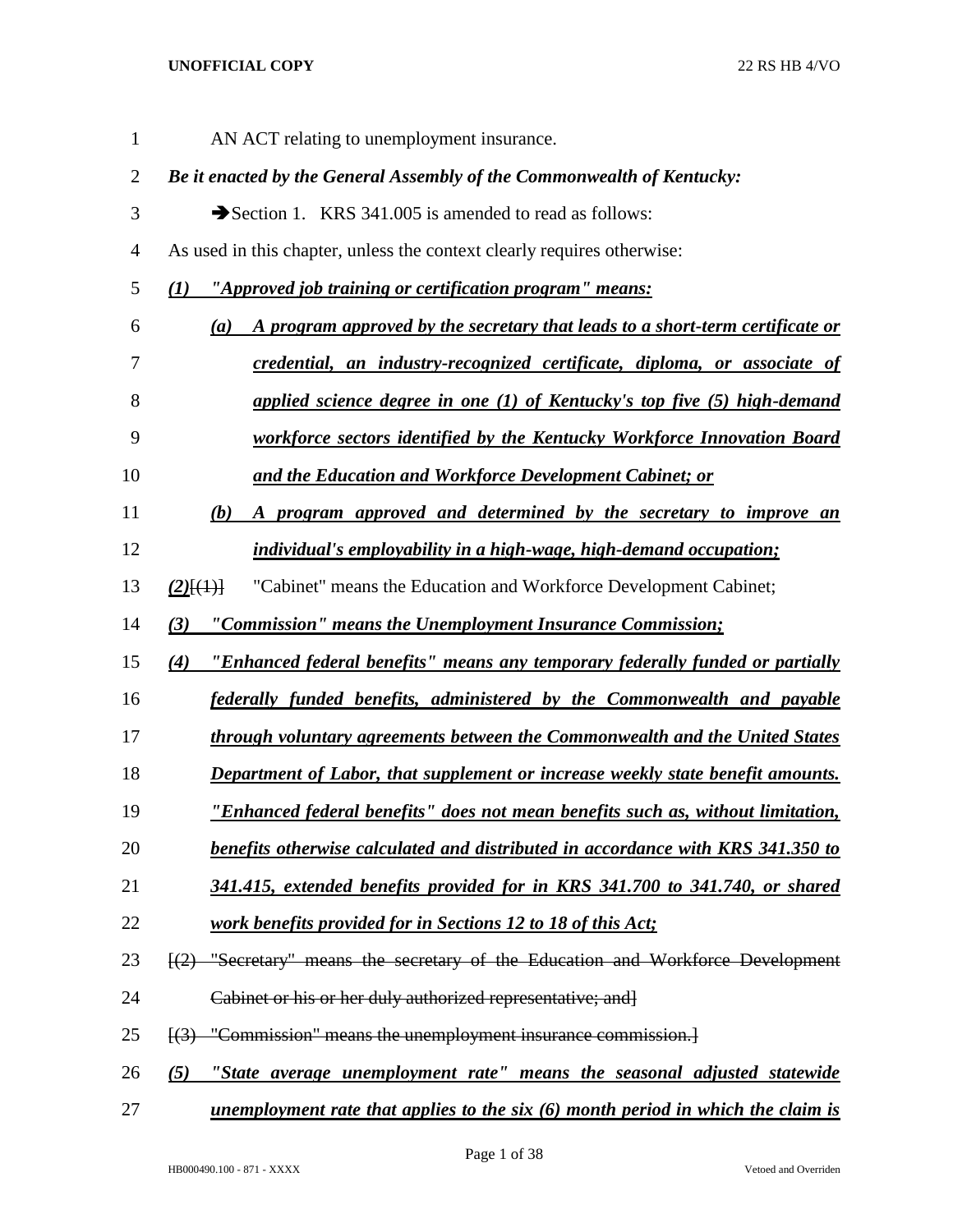| 1              |     | <u>filed. One six (6) month period shall begin on January 1 of each year and one six</u>            |
|----------------|-----|-----------------------------------------------------------------------------------------------------|
| $\overline{2}$ |     | (6) month period shall begin on July 1 of each year. For the six (6) month period                   |
| 3              |     | beginning on January 1, the state average unemployment rate shall be the                            |
| $\overline{4}$ |     | <u>average of Kentucky's seasonal adjusted unemployment rates for the preceding</u>                 |
| 5              |     | months of July, August, and September. For the six (6) month period beginning                       |
| 6              |     | on July 1, the state average unemployment rate shall be the average of                              |
| 7              |     | <u>Kentucky's seasonal adjusted unemployment rates for the preceding months of</u>                  |
| 8              |     | <b>January, February, and March. In calculating the state average unemployment</b>                  |
| 9              |     | rate, the cabinet shall utilize the most recent seasonal adjusted unemployment                      |
| 10             |     | rate determined by the United States Department of Labor, Bureau of Labor                           |
| 11             |     | <b>Statistics; and</b>                                                                              |
| 12             | (6) | "Secretary" means the secretary of the Education and Workforce Development                          |
| 13             |     | <b>Cabinet or his or her duly authorized representative.</b>                                        |
| 14             |     | Section 2. KRS 341.100 is amended to read as follows:                                               |
| 15             | (1) | In determining for any purpose under this chapter whether or not any work is                        |
| 16             |     | suitable for a worker the secretary shall consider, among other pertinent conditions,               |
| 17             |     | the degree of risk involved to his or her health, safety and morals; his or her                     |
| 18             |     | physical fitness and prior training; his <i>or her</i> experience and prior earnings; his <i>or</i> |
| 19             |     | <b>her</b> length of unemployment and prospects for securing local work in his <b>or her</b>        |
| 20             |     | customary occupation; and the distance of the available work from his or her                        |
| 21             |     | residence.                                                                                          |
| 22             | (2) | For the purpose of this chapter, no work shall be suitable nor shall benefits be                    |
| 23             |     | denied under this chapter to any otherwise eligible worker for refusing to accept                   |
| 24             |     | new work or new conditions of work under one (1) or more of the following:                          |
| 25             |     | If the position offered is vacant due directly to a strike, lock-out or other labor<br>(a)          |
| 26             |     | dispute;                                                                                            |
| 27             |     | If the wages, hours, or other conditions of the work offered are substantially<br>(b)               |

Page 2 of 38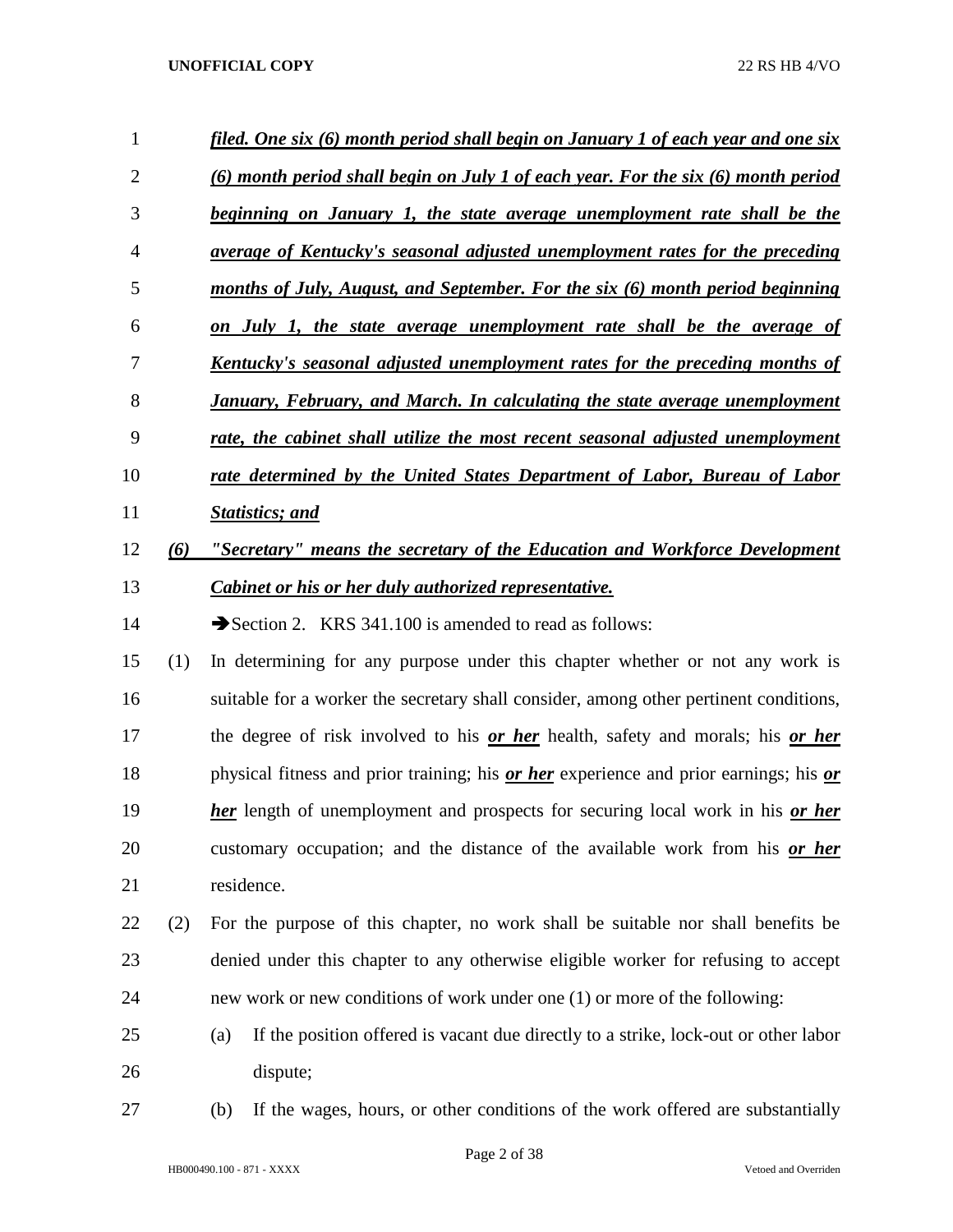| $\mathbf{1}$   |     |     | less favorable than those prevailing for similar work in the locality;                          |
|----------------|-----|-----|-------------------------------------------------------------------------------------------------|
| $\overline{2}$ |     | (c) | If, as a condition of being employed, the worker would be required to join a                    |
| 3              |     |     | company union or to resign from or refrain from joining any bona fide labor                     |
| 4              |     |     | organization; and                                                                               |
| 5              |     | (d) | If the acceptance of such work would be prejudicial to the continuance of an                    |
| 6              |     |     | established employer-employee relationship to which the worker is a party.                      |
| 7              | (3) |     | Notwithstanding any other provision in this section, the secretary shall consider               |
| 8              |     |     | <u>any employment offer to be suitable work for the purposes of this chapter:</u>               |
| 9              |     | (a) | That is offered to a worker who has received at least six (6) weeks of                          |
| 10             |     |     | benefits during his or her present period of unemployment;                                      |
| 11             |     | (b) | For which the worker will be paid one hundred twenty percent (120%) of                          |
| 12             |     |     | his or her weekly benefit amount;                                                               |
| 13             |     | (c) | That is located within a distance of thirty (30) miles of the worker's                          |
| 14             |     |     | residence, or is work that can be completed remotely on a permanent basis;                      |
| 15             |     |     | and                                                                                             |
| 16             |     | (d) | That the worker is able and qualified to perform, regardless of whether or                      |
| 17             |     |     | not he or she has related experience or training.                                               |
| 18             |     |     | Section 3. KRS 341.270 is amended to read as follows:                                           |
| 19             | (1) |     | Except as otherwise provided in this section, each employer's contribution rate shall           |
| 20             |     |     | be three percent (3%). Effective for employers who become subject to this chapter               |
| 21             |     |     | on or after January 1, 1999, except as otherwise provided in this section, each                 |
| 22             |     |     | employer's contribution rate shall be two and seven-tenths percent (2.7%).                      |
| 23             | (2) |     | Except as otherwise provided in this section, no subject employer's contribution rate           |
| 24             |     |     | shall be less than two and seven-tenths percent $(2.7\%)$ , unless he <i>or she</i> has been an |
| 25             |     |     | employer subject to the provisions of this chapter for <b>four</b> (4) [twelve $(12)$ ]         |
| 26             |     |     | consecutive calendar quarters ended as of the computation date. In any calendar                 |
| 27             |     |     | year in which the rate schedule prescribed in paragraph $(3)(a)$ of this section is in          |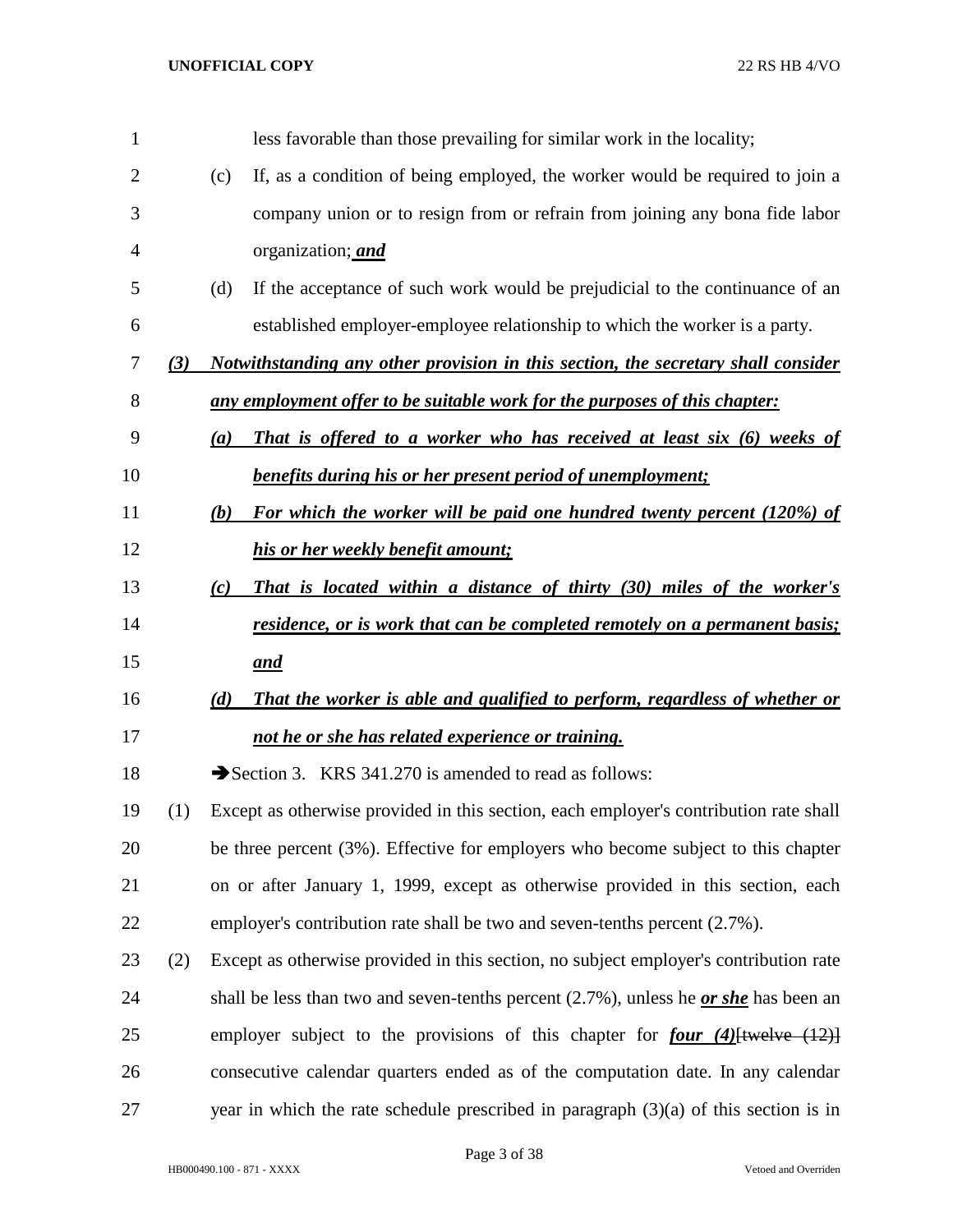effect, no subject employer who was assigned an entry rate of three percent (3.0%) 2 under the provisions of subsection (1) of this section prior to January 1, 1999, shall have a contribution rate less than two and eight hundred fifty-seven thousandths percent (2.857%), unless subject to this chapter for the minimum time period specified above.

- (3) For the calendar year 2001 and each calendar year thereafter, employer contribution rates shall be determined in accordance with "Table A" set out in subsection (4) of 8 this section. For each calendar year, the secretary shall determine the rate schedule to be in effect based upon the "trust fund balance" as of September 30 of the preceding year. If the "trust fund balance":
- (a) Equals or exceeds one and eighteen hundredths percent (1.18%) of the total wages paid in covered employment in the state during the state fiscal year ended as of June 30 of that year, the rates listed in the "Trust Fund Adequacy Rates" schedule of "Table A" shall be in effect;
- (b) Equals or exceeds five hundred million dollars (\$500,000,000) but is less than the amount required to effectuate the "Trust Fund Adequacy Rates" schedule as provided in paragraph (a) of this subsection, the rates listed in "Schedule 18 A" of "Table A" shall be in effect;
- (c) Equals or exceeds three hundred fifty million dollars (\$350,000,000) but is less than five hundred million dollars (\$500,000,000), the rates listed in "Schedule B" of "Table A" shall be in effect;
- 22 (d) Equals or exceeds two hundred fifty million dollars (\$250,000,000) but is less than three hundred fifty million dollars (\$350,000,000), the rates listed in "Schedule C" of "Table A" shall be in effect;
- (e) Equals or exceeds one hundred fifty million dollars (\$150,000,000) but is less than two hundred fifty million dollars (\$250,000,000), the rates listed in "Schedule D" of "Table A" shall be in effect; and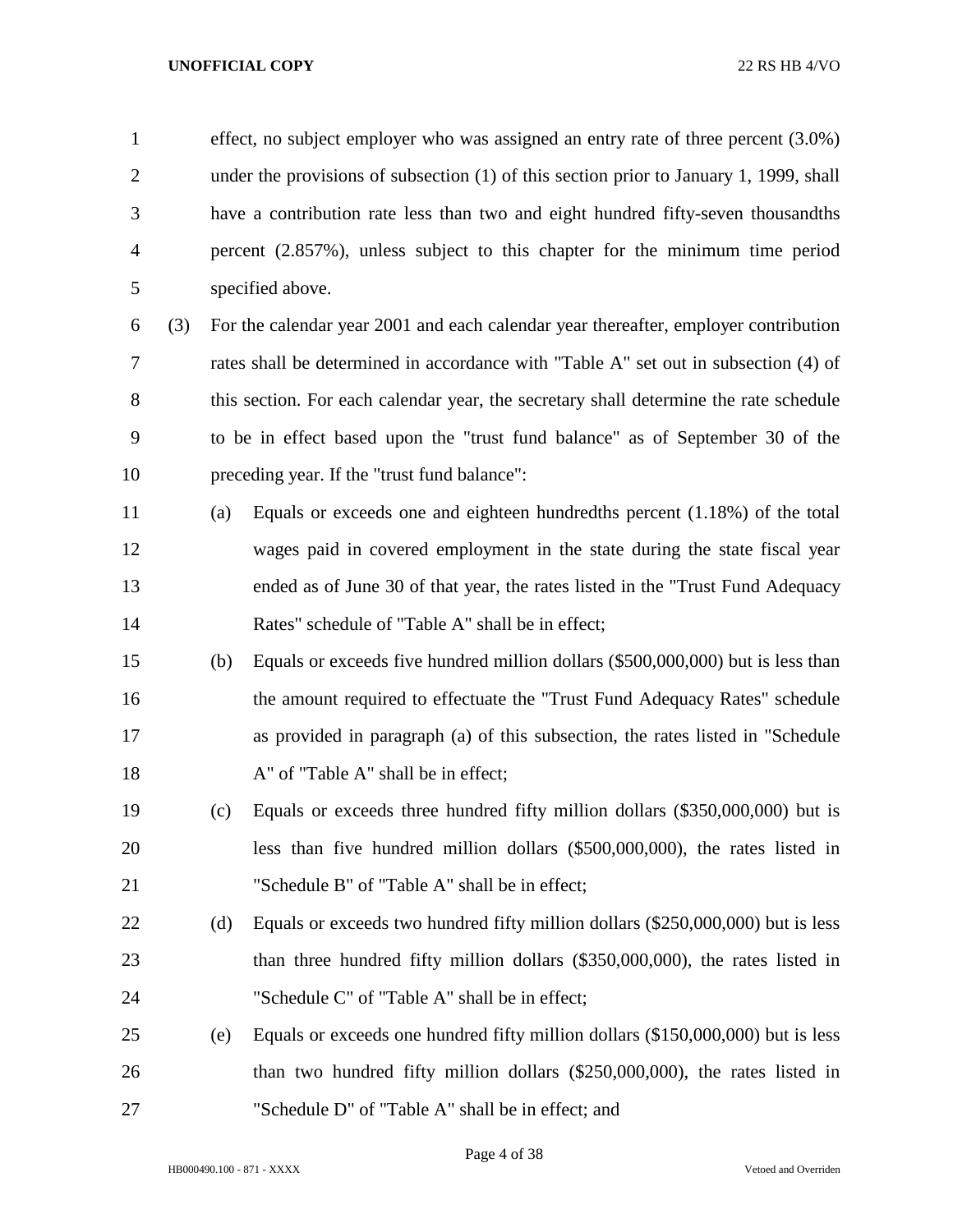| $\mathbf{1}$   | (f)               |             | Is less than one hundred fifty million dollars $(\$150,000,000)$ , the rates listed in |             |       |       |
|----------------|-------------------|-------------|----------------------------------------------------------------------------------------|-------------|-------|-------|
| $\overline{c}$ |                   |             | "Schedule E" of "Table A" shall be in effect.                                          |             |       |       |
| 3              | (4)               |             | For the calendar year 1982 and each calendar year thereafter, contribution rates shall |             |       |       |
| 4              |                   |             | be determined upon the basis of an individual employer's reserve ratio as of the       |             |       |       |
| 5              |                   |             | computation date and the schedule of rates established under subsection (3) of this    |             |       |       |
| 6              |                   |             | section. Except as otherwise provided in this section, the contribution rate for each  |             |       |       |
| 7              |                   |             | subject employer for the calendar year immediately following the computation date      |             |       |       |
| 8              |                   |             | shall be the rate in that "Schedule" of "Table A," as set out below, effective with    |             |       |       |
| 9              |                   |             | respect to the calendar year, which appears on the same line as his or her reserve     |             |       |       |
| 10             |                   |             | ratio as shown in the "Employer Reserve Ratio" column of the same table.               |             |       |       |
| 11             |                   |             | <b>TABLE A</b>                                                                         |             |       |       |
| 12             |                   |             | Rate Schedule                                                                          |             |       |       |
| 13             | Employer Trust    | A           | B                                                                                      | $\mathbf C$ | D     | E     |
| 14             | Reserve<br>Fund   |             |                                                                                        |             |       |       |
| 15             | Ratio             | Adequacy    |                                                                                        |             |       |       |
| 16             |                   | Rates       |                                                                                        |             |       |       |
| 17             | 8.0% and          |             |                                                                                        |             |       |       |
| 18             | over              | 0.000%0.30% | 0.40%                                                                                  | 0.50%       | 0.60% | 1.00% |
| 19             | 7.0% but          |             |                                                                                        |             |       |       |
| 20             | under 8.0% 0.000% | 0.40%       | 0.50%                                                                                  | 0.60%       | 0.80% | 1.05% |
| 21             | 6.0% but          |             |                                                                                        |             |       |       |
| 22             | under 7.0% 0.008% | 0.50%       | 0.60%                                                                                  | 0.70%       | 0.90% | 1.10% |
| 23             | 5.0% but          |             |                                                                                        |             |       |       |
| 24             | under 6.0% 0.208% | 0.70%       | 0.80%                                                                                  | 1.00%       | 1.20% | 1.40% |
| 25             | 4.6% but          |             |                                                                                        |             |       |       |
| 26             | under 5.0% 0.508% | 1.00%       | 1.20%                                                                                  | 1.40%       | 1.60% | 1.80% |
| 27             | 4.2% but          |             |                                                                                        |             |       |       |

Page 5 of 38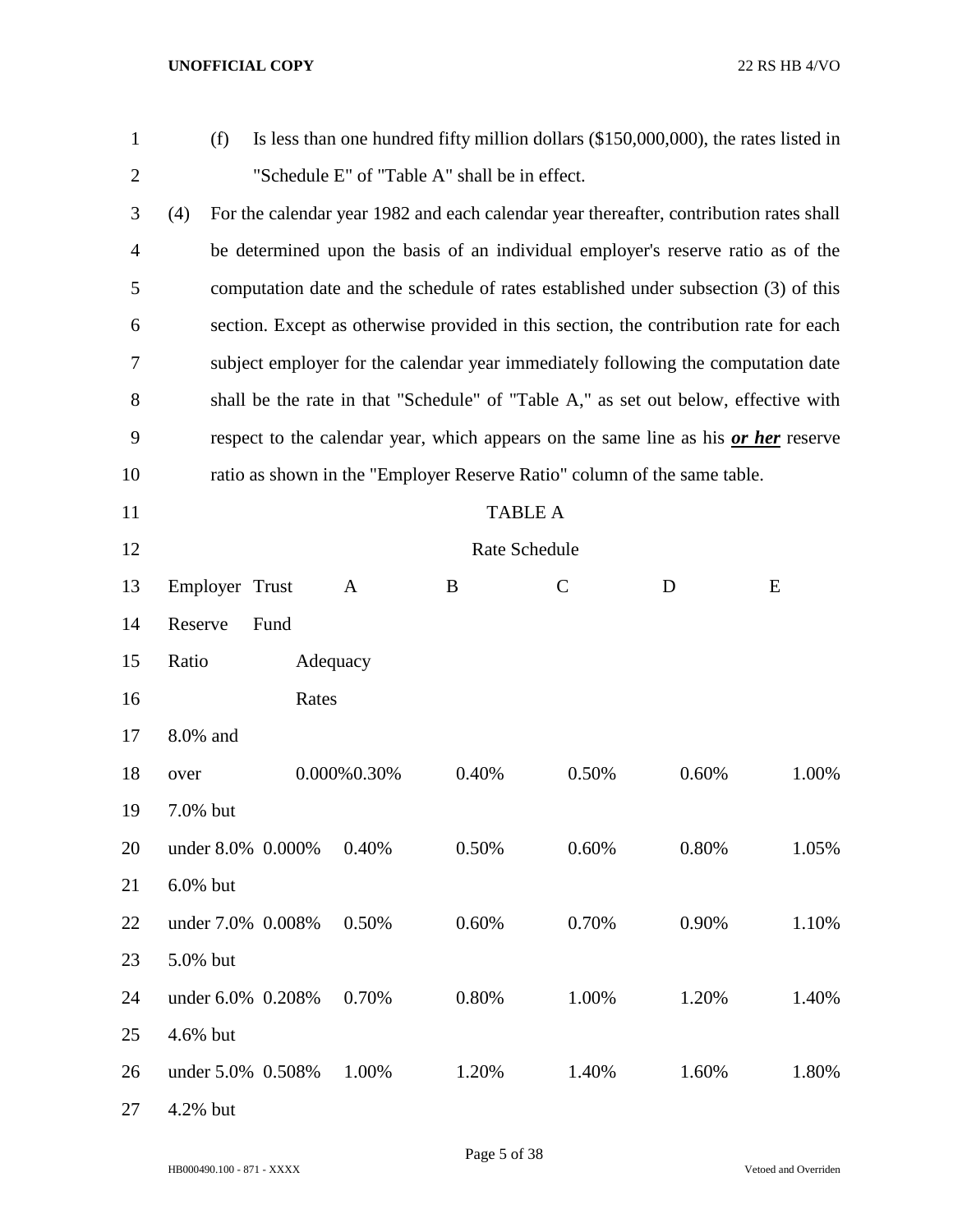| 1              | under 4.6% 0.808%  | 1.30% | 1.50% | 1.80% | 2.10% | 2.30% |
|----------------|--------------------|-------|-------|-------|-------|-------|
| $\overline{2}$ | 3.9% but           |       |       |       |       |       |
| 3              | under 4.2% 1.008%  | 1.50% | 1.70% | 2.20% | 2.40% | 2.70% |
| $\overline{4}$ | 3.6% but           |       |       |       |       |       |
| 5              | under 3.9% 1.308%  | 1.80% | 1.80% | 2.40% | 2.60% | 3.00% |
| 6              | 3.2% but           |       |       |       |       |       |
| $\tau$         | under 3.6% 1.508%  | 2.00% | 2.10% | 2.50% | 2.70% | 3.10% |
| $8\,$          | 2.7% but           |       |       |       |       |       |
| 9              | under 3.2% 1.608%  | 2.10% | 2.30% | 2.60% | 2.80% | 3.20% |
| 10             | 2.0% but           |       |       |       |       |       |
| 11             | under 2.7% 1.708%  | 2.20% | 2.50% | 2.70% | 2.90% | 3.30% |
| 12             | 1.3% but           |       |       |       |       |       |
| 13             | under 2.0% 1.808%  | 2.30% | 2.60% | 2.80% | 3.00% | 3.40% |
| 14             | $0.0\%$ but        |       |       |       |       |       |
| 15             | under 1.3% 1.908%  | 2.40% | 2.70% | 2.90% | 3.10% | 3.50% |
| 16             | $-0.5%$ but        |       |       |       |       |       |
| 17             | under -0.0% 6.500% | 6.50% | 6.75% | 7.00% | 7.25% | 7.50% |
| 18             | $-1.0\%$ but       |       |       |       |       |       |
| 19             | under -0.5% 6.750% | 6.75% | 7.00% | 7.25% | 7.50% | 7.75% |
| 20             | $-1.5%$ but        |       |       |       |       |       |
| 21             | under -1.0% 7.000% | 7.00% | 7.25% | 7.50% | 7.75% | 8.00% |
| 22             | $-2.0\%$ but       |       |       |       |       |       |
| 23             | under -1.5% 7.250% | 7.25% | 7.50% | 7.75% | 8.00% | 8.25% |
| 24             | $-3.0\%$ but       |       |       |       |       |       |
| 25             | under -2.0% 7.500% | 7.50% | 7.75% | 8.00% | 8.25% | 8.50% |
| 26             | $-4.0\%$ but       |       |       |       |       |       |
| 27             | under -3.0% 7.750% | 7.75% | 8.00% | 8.25% | 8.50% | 8.75% |
|                |                    |       |       |       |       |       |

Page 6 of 38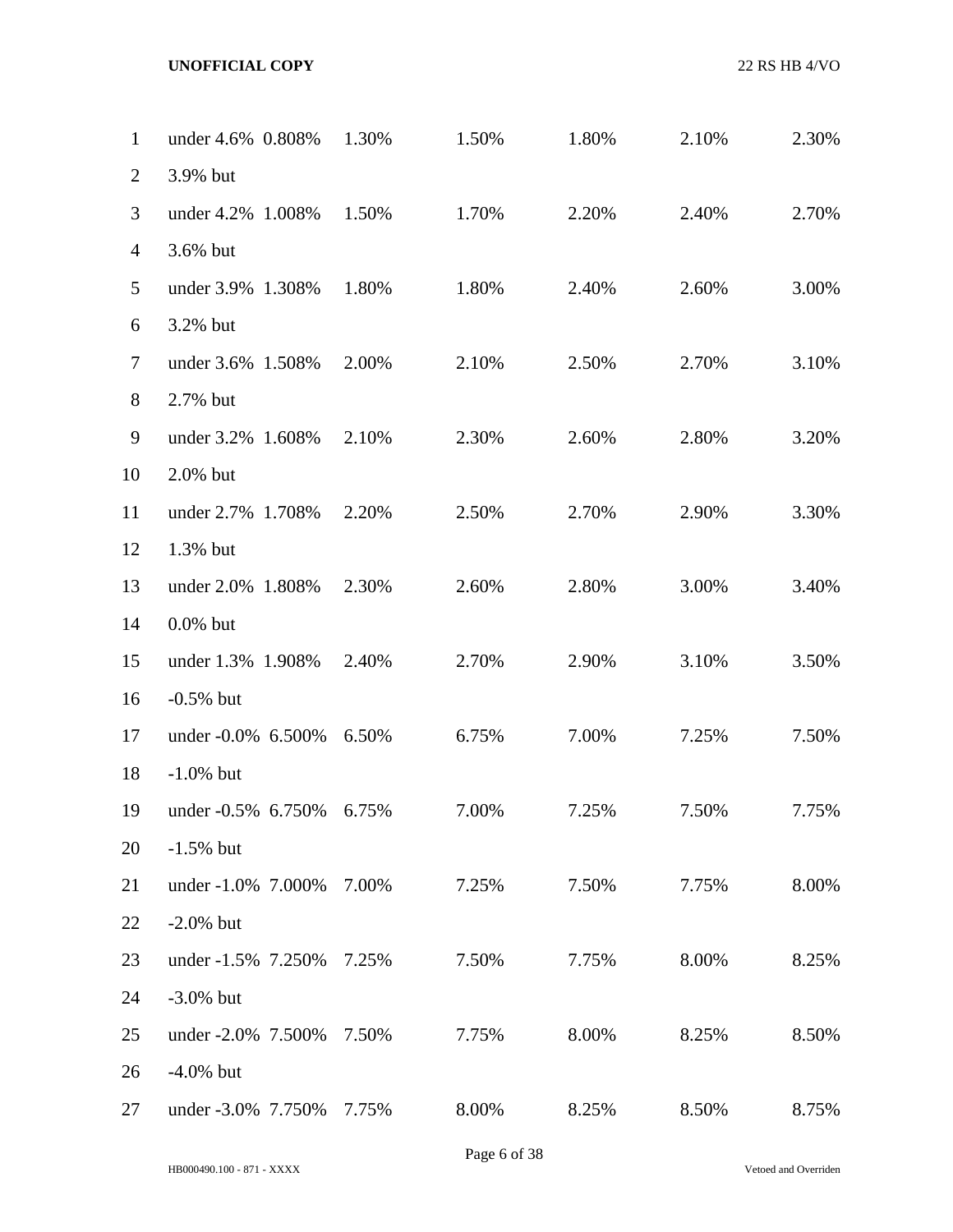| $\mathbf{1}$   | $-6.0\%$ but |                     |                                 |                                                                                        |       |       |        |
|----------------|--------------|---------------------|---------------------------------|----------------------------------------------------------------------------------------|-------|-------|--------|
| $\overline{2}$ |              | under -4.0% 8.250%  | 8.25%                           | 8.50%                                                                                  | 8.75% | 9.00% | 9.25%  |
| 3              | $-8.0\%$ but |                     |                                 |                                                                                        |       |       |        |
| $\overline{4}$ |              | under -6.0% 8.500%  | 8.50%                           | 8.75%                                                                                  | 9.00% | 9.25% | 9.50%  |
| 5              | Less         |                     |                                 |                                                                                        |       |       |        |
| 6              |              | than -8.0%. 9.000%  | 9.00%                           | 9.25%                                                                                  | 9.50% | 9.75% | 10.00% |
| 7              | (5)          |                     |                                 | As used in this section and elsewhere in this chapter, unless the context clearly      |       |       |        |
| 8              |              | requires otherwise: |                                 |                                                                                        |       |       |        |
| 9              | (a)          |                     |                                 | "Trust fund balance" means the amount of money in the unemployment                     |       |       |        |
| 10             |              |                     |                                 | insurance fund, less any unpaid advances made to the state under Section 1201          |       |       |        |
| 11             |              |                     |                                 | of the Social Security Act. In determining the amount in the fund as of a given        |       |       |        |
| 12             |              |                     |                                 | date all money received by the Office of Unemployment Insurance,                       |       |       |        |
| 13             |              |                     |                                 | Department of Workforce Investment, on that date shall be considered as                |       |       |        |
| 14             |              |                     | being in the fund on that date; |                                                                                        |       |       |        |
| 15             | (b)          |                     |                                 | "Total wages" means all remuneration for services, as defined in KRS                   |       |       |        |
| 16             |              |                     |                                 | $341.030(1)$ to (7), paid by subject employers;                                        |       |       |        |
| 17             | (c)          |                     |                                 | An employer's "reserve ratio" means the percentage ratio of his or her reserve         |       |       |        |
| 18             |              |                     |                                 | account balance as of the computation date to his or her taxable payrolls for          |       |       |        |
| 19             |              |                     |                                 | the <i>four</i> (4) [twelve $(12)$ ] consecutive calendar quarters ended as of June 30 |       |       |        |
| 20             |              |                     |                                 | immediately preceding the computation date;                                            |       |       |        |
| 21             | (d)          |                     |                                 | For the purposes of this section, an employer's "reserve account balance"              |       |       |        |
| 22             |              |                     |                                 | means the amount of contributions credited to his or her reserve account as of         |       |       |        |
| 23             |              |                     |                                 | the computation date, less the benefit charges through June 30 immediately             |       |       |        |
| 24             |              |                     |                                 | preceding the computation date. If benefits charged to an account exceed               |       |       |        |
| 25             |              |                     |                                 | contributions credited to the account, the account shall be considered as              |       |       |        |
| 26             |              |                     |                                 | having a debit balance and a reserve ratio of "less than zero"; and                    |       |       |        |
| 27             | (e)          |                     |                                 | "Computation date" is July 31 of each calendar year prior to the effective date        |       |       |        |

HB000490.100 - 871 - XXXX Vetoed and Overriden

Page 7 of 38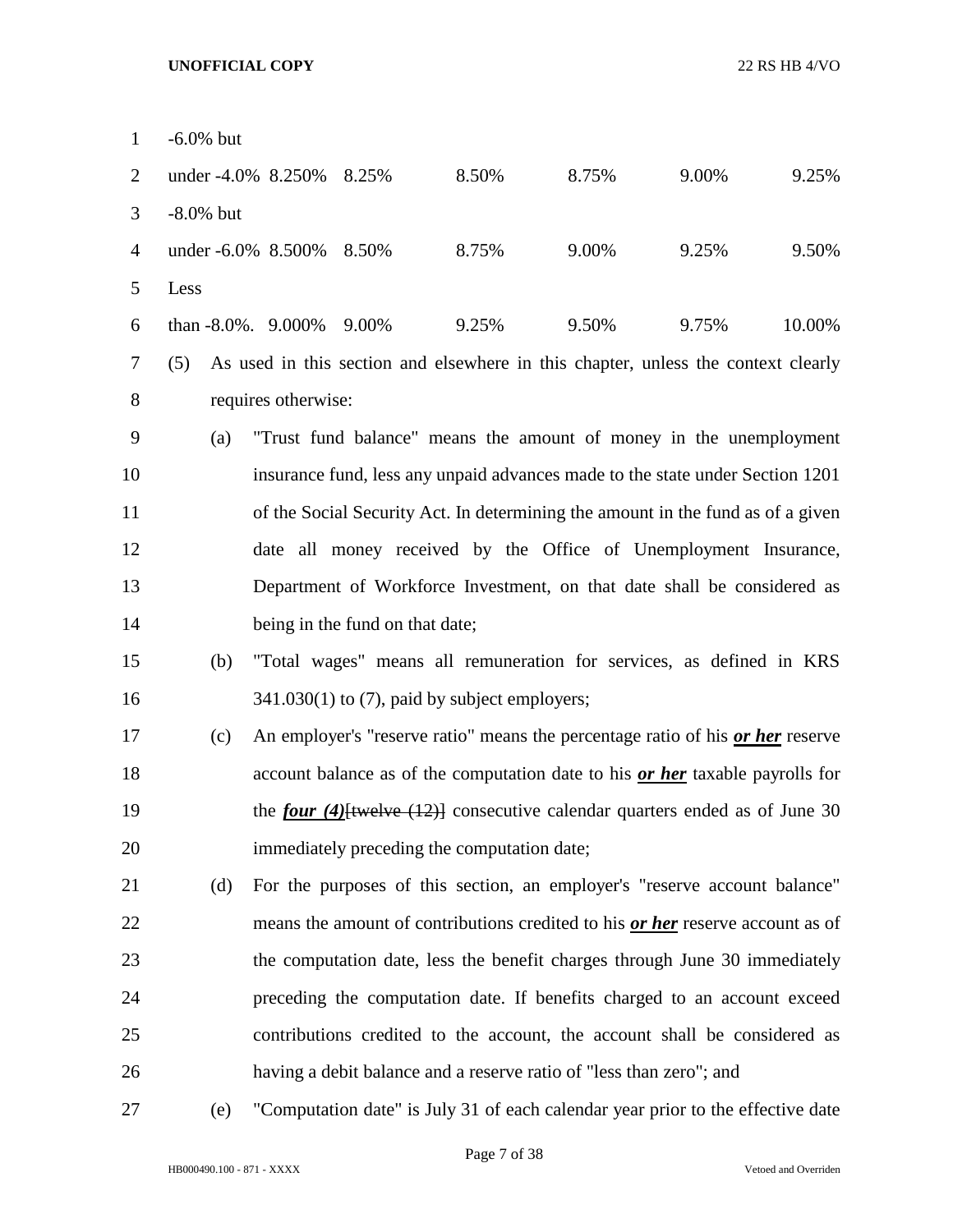- of new rates of contributions.
- (6) Notwithstanding any other provisions of this chapter, for the calendar year 2021, the employer contribution rates shall be determined using the rates listed in Schedule A of Table A.

5 Section 4. KRS 341.272 is amended to read as follows:

 (1) Notwithstanding any section of this chapter to the contrary, on or after July 15, 1984, any new domestic corporation, or any foreign corporation authorized to do business in this state, or any foreign corporation active in conjunction with a domestic corporation in a joint venture, partnership or other legal entity engaged in the contract construction trades shall pay contributions equal to the maximum rate of contributions payable under the rate schedule in effect for any given calendar year as determined by KRS 341.270; and, such maximum rate of contributions shall remain in effect until the employer has employed persons in this state for not less than *four (4)*[twelve (12)] consecutive calendar quarters ending as of June 30 immediately preceding the computation date. Thereafter, such employer's contribution rate shall be determined in accordance with the provisions of subsection (4) of KRS 341.270.

- (2) On or after January 1, 1989, any new domestic or foreign proprietorship or partnership engaged in the contract construction trades shall be subject to the provisions of subsection (1) of this section.
- 

21 Section 5. KRS 341.350 is amended to read as follows:

 An unemployed worker shall, except as provided in KRS 341.360 and 341.370, be eligible for benefits with respect to any week of unemployment only if:

- (1) He or she has made a claim for benefits;
- (2) For an initial claim made on or after January 1, 2012, he or she has served a waiting period of one (1) week, during which he or she has not received benefits. The waiting week period shall be the first compensable week of an initial claim for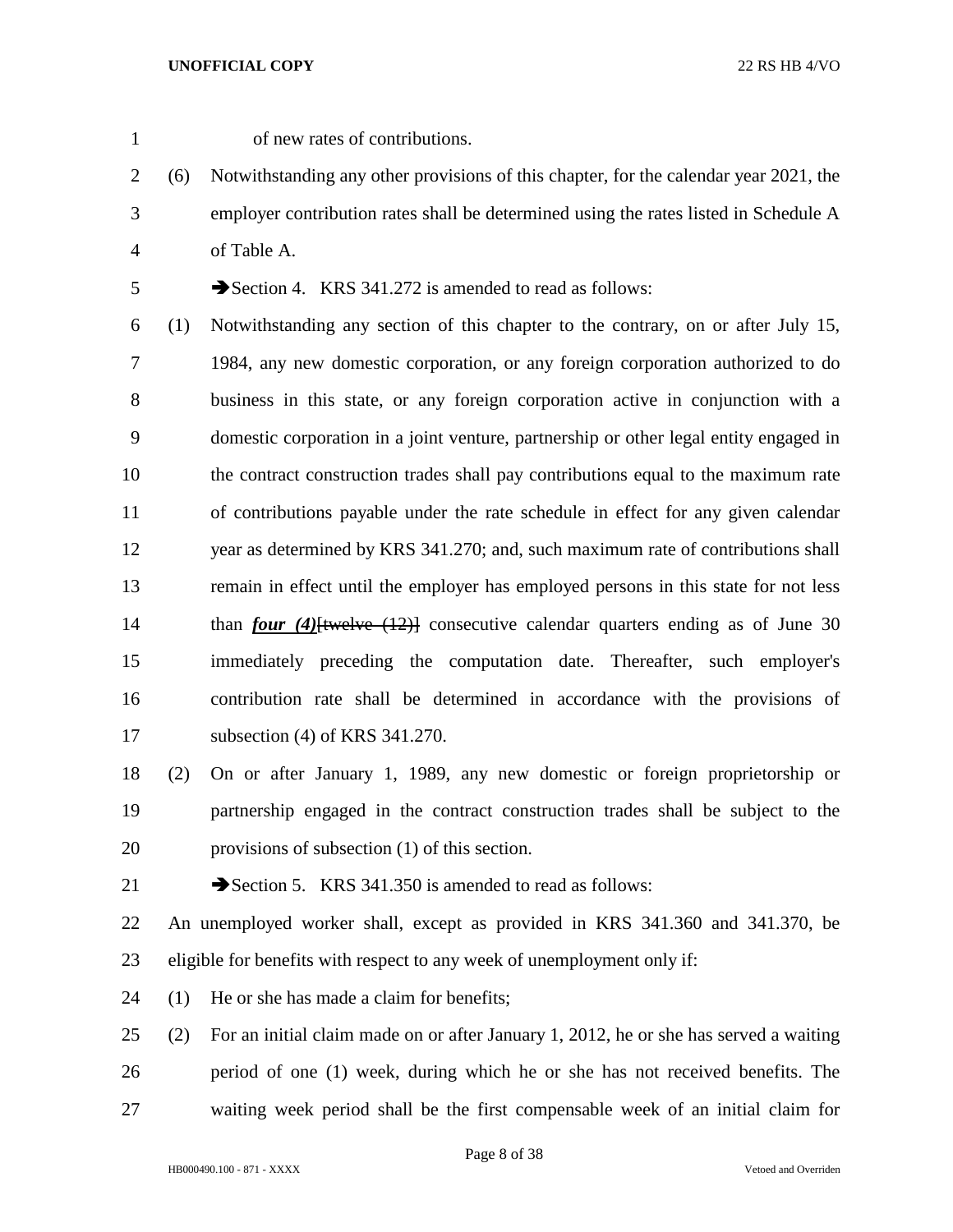| $\mathbf{1}$   |     |       | benefits for which he or she is eligible and qualified to receive benefits under this |
|----------------|-----|-------|---------------------------------------------------------------------------------------|
| $\overline{2}$ |     |       | chapter. A waiting week period shall be required for each benefit year, whether or    |
| 3              |     |       | not consecutive. No more than one (1) waiting week period shall be required in any    |
| 4              |     |       | benefit year. The waiting week shall become compensable once the remaining            |
| 5              |     |       | balance on the claim is equal to or less than the compensable amount for the waiting  |
| 6              |     | week; |                                                                                       |
| 7              | (3) | (a)   | He or she has registered for work with respect to such week in accordance             |
| 8              |     |       | with administrative regulations promulgated by the secretary; [and]                   |
| 9              |     | (b)   | He or she participates in reemployment services, such as job search assistance        |
| 10             |     |       | services, if pursuant to a profiling system established by the secretary, he or       |
| 11             |     |       | she has been determined to be likely to exhaust regular benefits unless:              |
| 12             |     |       | 1.<br>The claimant has completed the services to which he or she is referred;         |
| 13             |     |       | <b>or</b>                                                                             |
| 14             |     |       | 2.<br>There is justifiable cause for the claimant's failure to participate in the     |
| 15             |     |       | services. For the purpose of this section, "justifiable cause" shall be               |
| 16             |     |       | interpreted to mean what a reasonable person would do in like                         |
| 17             |     |       | circumstances; and                                                                    |
| 18             |     | (c)   | He or she engages in at least five (5) verifiable work search activities during       |
| 19             |     |       | each week in which he or she claims eligibility. At least three (3) of these          |
| 20             |     |       | activities each week shall consist of formally submitting an application for          |
| 21             |     |       | employment or interviewing for employment. "Work search activities"                   |
| 22             |     |       | <i>includes any of the following:</i>                                                 |
| 23             |     |       | Formally submitting an application for employment, either in person<br>1.             |
| 24             |     |       | <u>or online;</u>                                                                     |
| 25             |     |       | <b>Interviewing for employment virtually, in person, or online;</b><br><u>2.</u>      |
| 26             |     |       | 3.<br><u><b>Job shadowing;</b></u>                                                    |
| 27             |     |       | Attending a job fair or networking event hosted by state or local<br>4.               |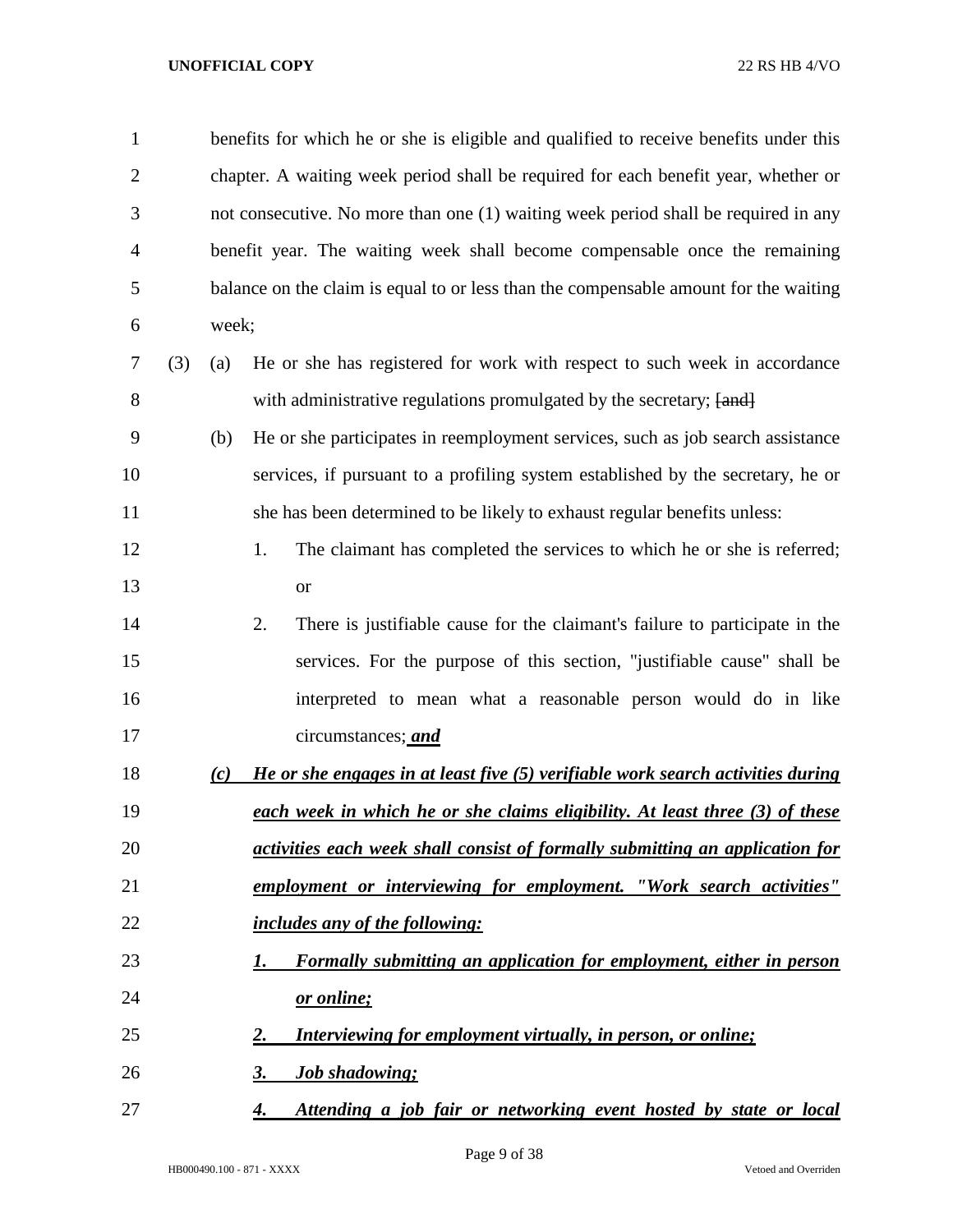| $\mathbf{1}$   |     | government or a business organization;                                                                     |
|----------------|-----|------------------------------------------------------------------------------------------------------------|
| $\overline{2}$ |     | Participating in a job search skills workshop or seminar; and<br><u>5.</u>                                 |
| 3              |     | 6.<br><b>Participating in official Kentucky Career Center or partner programs</b>                          |
| $\overline{4}$ |     | <u>related to employment or the search for employment;</u>                                                 |
| 5              | (4) | He or she is physically and mentally able to work;                                                         |
| 6              | (5) | He or she is available for suitable work, and making such reasonable effort to obtain                      |
| $\tau$         |     | work as might be expected of a prudent person under like circumstances;                                    |
| $8\,$          | (6) | His or her base-period wages in that calendar quarter of his or her base period in                         |
| 9              |     | which such wages were highest are equal to at least one thousand five hundred                              |
| 10             |     | dollars (\$1,500), and his or her total base-period wages are not less than one and                        |
| 11             |     | one-half $(1-1/2)$ times the base-period wages paid to him or her in such quarter and                      |
| 12             |     | he or she was paid base-period wages in the last six (6) months of his or her base                         |
| 13             |     | period equal to at least eight (8) times his or her weekly benefit rate with a                             |
| 14             |     | minimum of one thousand five hundred dollars (\$1,500) earned outside the high                             |
| 15             |     | quarter. Beginning on January 1, 2020, and continuing on January 1 in even-                                |
| 16             |     | numbered years thereafter, the secretary shall adjust the minimum base-period                              |
| 17             |     | wages at a rate that is directly proportional to the average percentage change in the                      |
| 18             |     | Consumer Price Index for All Urban Consumers (CPI-U) for the two (2) previous                              |
| 19             |     | calendar years;                                                                                            |
| 20             | (7) | An otherwise eligible worker shall not be denied benefits under subsection (5) of                          |
| 21             |     | this section or because of his or her failure to actively seek work <i>under subsection</i>                |
| 22             |     | (3) of this section, nor disqualified under paragraph (a) of subsection (1) of KRS                         |
| 23             |     | 341.370:                                                                                                   |
| 24             |     | <b>With</b> { with } respect to any week he or she is <b><i>certified as being enrolled and</i></b><br>(a) |
| 25             |     | <i>making satisfactory progress</i> in <i>an approved job training or certification</i>                    |
| 26             |     | <i>program</i> [training with the approval of the secretary]; or                                           |
| 27             |     | If he or she has verified definite return-to-work or recall-to-work prospects<br>(b)                       |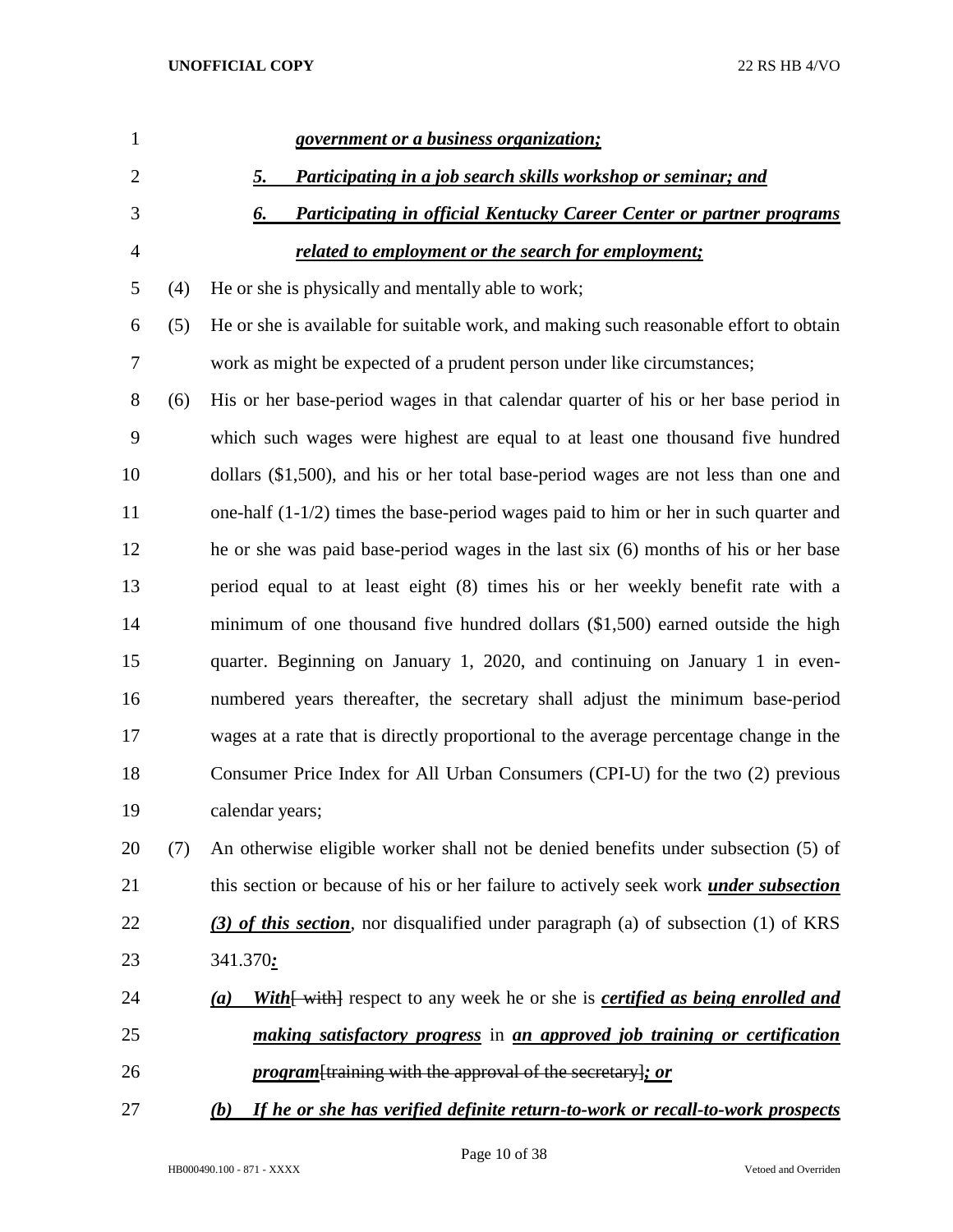# *within a period of sixteen (16) weeks from the date of filing of the initial or reopened claim*.

 (8) Notwithstanding any other provisions of this chapter, no otherwise eligible worker shall be denied benefits for any week because he or she is in training approved under 19 U.S.C. sec. 2296 (Section 236(a)(1) of the Trade Act of 1974), nor shall such worker be denied benefits by reason of leaving work to enter such training provided such work is not suitable employment, or because of the application to any such week in training of provisions in this law (or any applicable federal unemployment compensation law) relating to availability for work, active search for work, or refusal to accept work. For purpose of this subsection, the term "suitable employment" shall mean employment of a substantially equal or higher skill level 12 than the worker's past adversely affected employment as defined in 19 U.S.C. sec. 2319 (Trade Act of 1974), and wages for such work are not less than eighty percent (80%) of the workers' average weekly wage as determined for purposes of the Trade Act of 1974.

 (9) The foregoing eligibility requirements and the conditions of benefit disqualifications imposed by KRS 341.370 shall be strictly construed. Nothing in this section, excepting subsection (6) of this section, nor in KRS 341.360 or 341.370 shall affect the establishment of a "benefit year."

*(10) The cabinet shall conduct randomized weekly audits of a number determined by* 

*the secretary as sufficient to evaluate compliance with the work search activity* 

- *requirements of this section, and shall submit an annual report to the Governor*
- *and the Interim Joint Committee on Economic Development and Workforce*
- *Investment detailing:*
- *(a) The percentage of audited claimants that failed to comply with the work search activity requirement outlined in this section;*
- *(b) The work search activities that were most commonly engaged in by audited*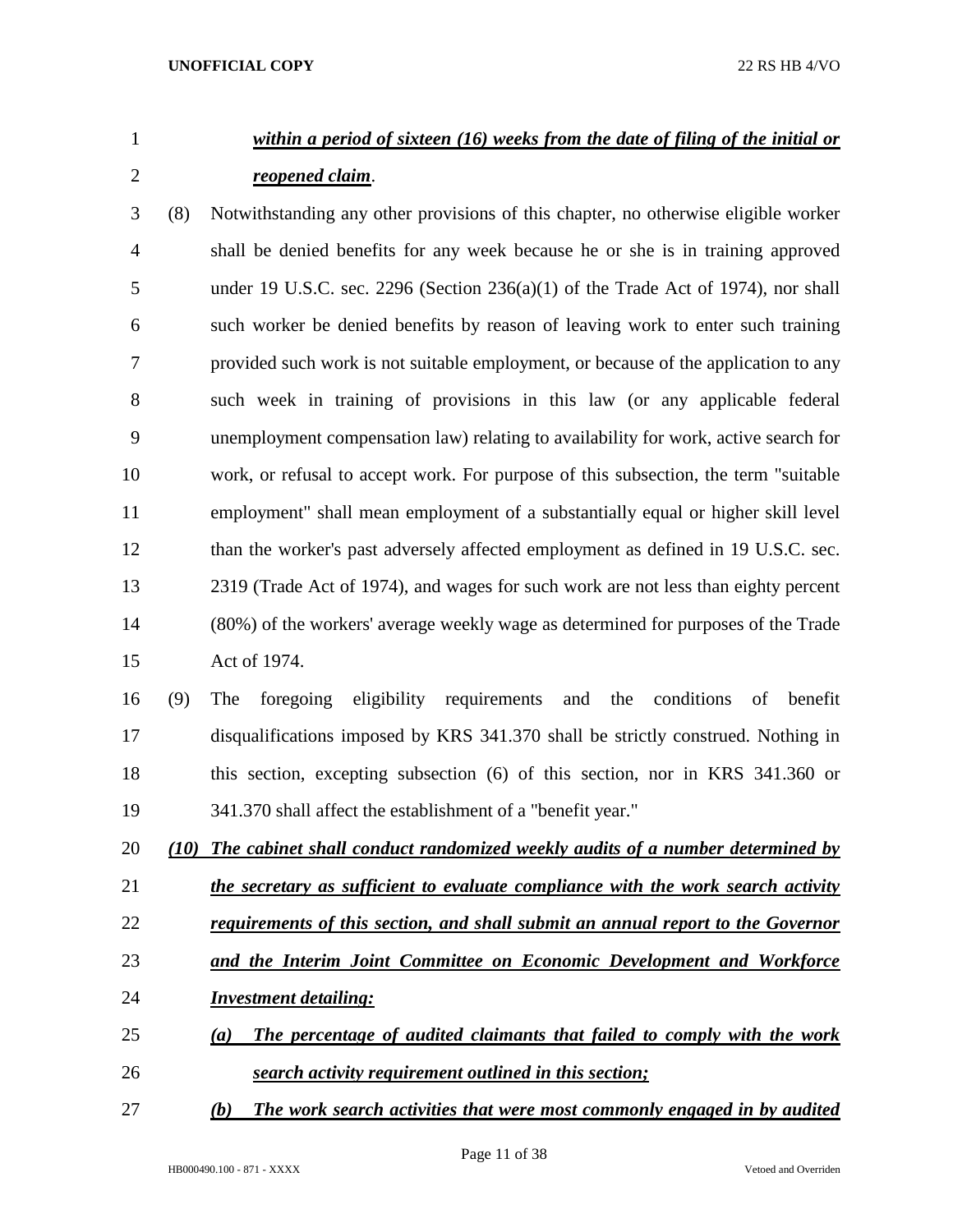| 1              |      | claimants;                                                                                  |
|----------------|------|---------------------------------------------------------------------------------------------|
| $\overline{2}$ |      | Recommendations to make the work search activity requirement more<br>(c)                    |
| 3              |      | <i>effective in assisting claimants in finding employment;</i>                              |
| 4              |      | The number of claims audited each week and the total number of claims<br>(d)                |
| 5              |      | <i>audited during the reporting period;</i>                                                 |
| 6              |      | The percentage of total claims audited each week and percentage of total<br>(e)             |
| 7              |      | claims audited during the reporting period; and                                             |
| 8              |      | A summary of the methodology used to conduct randomized auditing.                           |
| 9              | (11) | The secretary shall promulgate regulations and standards for the verification of            |
| 10             |      | claimants' work search activities and the methods by which claimants shall                  |
| 11             |      | submit work search activities and any associated documentation required by the              |
| 12             |      | secretary for verification.                                                                 |
| 13             |      | Section 6. KRS 341.380 is amended to read as follows:                                       |
| 14             | (1)  | All benefits shall be paid through employment offices, or such other agencies as            |
| 15             |      | may be designated by regulations of the secretary. Claims for all payments of               |
| 16             |      | benefits shall be made in accordance with regulations of the secretary.                     |
| 17             | (2)  | The weekly benefit rate payable to an eligible worker for weeks of unemployment             |
| 18             |      | shall, except as provided in KRS 341.390, be an amount equal to one and three               |
| 19             |      | thousand seventy-eight ten-thousandths percent $(1.3078%)$ of his <i>or her</i> total base- |
| 20             |      | period wages, except that no worker's weekly benefit amount shall be less than              |
| 21             |      | thirty-nine dollars (\$39), nor more than the maximum rate as determined in                 |
| 22             |      | accordance with subsection (3) of this section. For claims effective on or after            |
| 23             |      | January 1, 2012, the weekly benefit rate shall, except as provided in KRS 341.390,          |
| 24             |      | be one and one thousand nine hundred twenty-three ten-thousandths percent                   |
| 25             |      | $(1.1923%)$ of his <i>or her</i> total base-period wages, except that no worker's weekly    |
| 26             |      | benefit amount shall be less than thirty-nine dollars (\$39) nor more than the              |
| 27             |      | maximum rate as determined in accordance with subsection (3) of this section.               |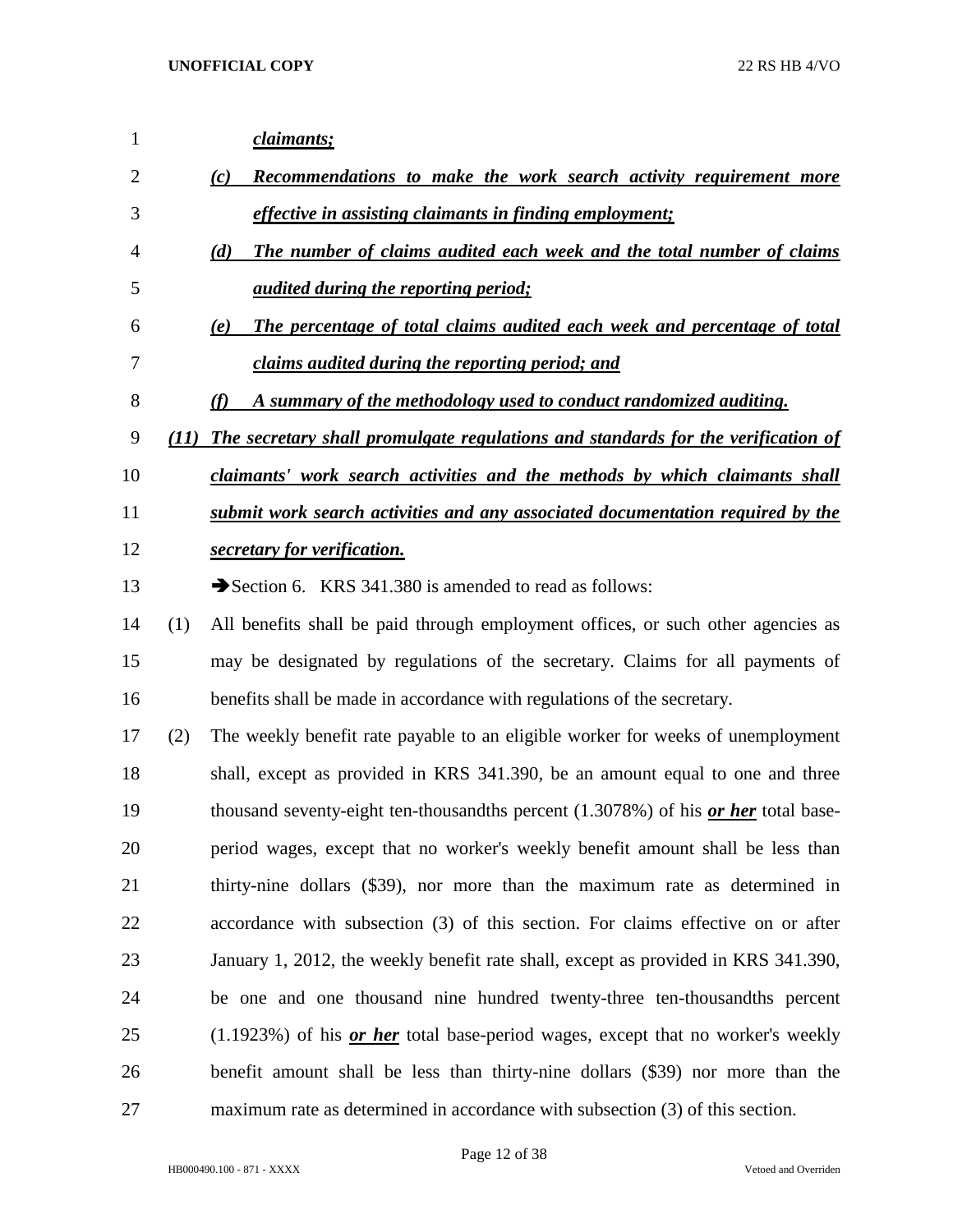(3) Prior to the first day of July of each year the secretary shall determine the average weekly wage for insured employment by dividing the average monthly employment, as obtained by dividing the total monthly employment reported by subject employers for the preceding calendar year by twelve (12), into the total wages reported by such employers for such calendar year and dividing by fifty-two (52). Fifty-five percent (55%) of the amount thus obtained, adjusted to the nearest multiple of one dollar (\$1), shall constitute the maximum weekly benefit rate for those workers whose benefit year commences on or after the first day of July of such year and prior to the first day of July of the next following year; beginning in calendar year 1999, or any subsequent year in which the increase in the weekly 11 benefit rate calculation set forth in subsection (2) of this section should take effect, sixty-two percent (62%) of the average weekly wage, adjusted to the nearest multiple of one dollar (\$1), shall constitute the maximum weekly benefit rate for those workers whose benefit year commences on or after the first day of July of that year and prior to the first day of July of the next following year; except that for the benefit years beginning on or after July 1, 1982, if the "trust fund balance" as of September 30 immediately preceding the benefit year is less than one hundred twenty million dollars (\$120,000,000), the maximum weekly benefit rate shall not exceed the prior year's maximum weekly benefit rate. If such "trust fund balance" as of September 30 immediately preceding the benefit year:

- (a) Equals or exceeds one hundred twenty million dollars (\$120,000,000), but is less than two hundred million dollars (\$200,000,000), the maximum weekly benefit rate shall not exceed the prior year's maximum weekly benefit rate by more than six percent (6%). The rate thus determined shall be adjusted to the 25 nearest multiple of one dollar  $(\$1);$
- (b) Equals or exceeds two hundred million dollars (\$200,000,000), but is less than three hundred million dollars (\$300,000,000), the maximum weekly benefit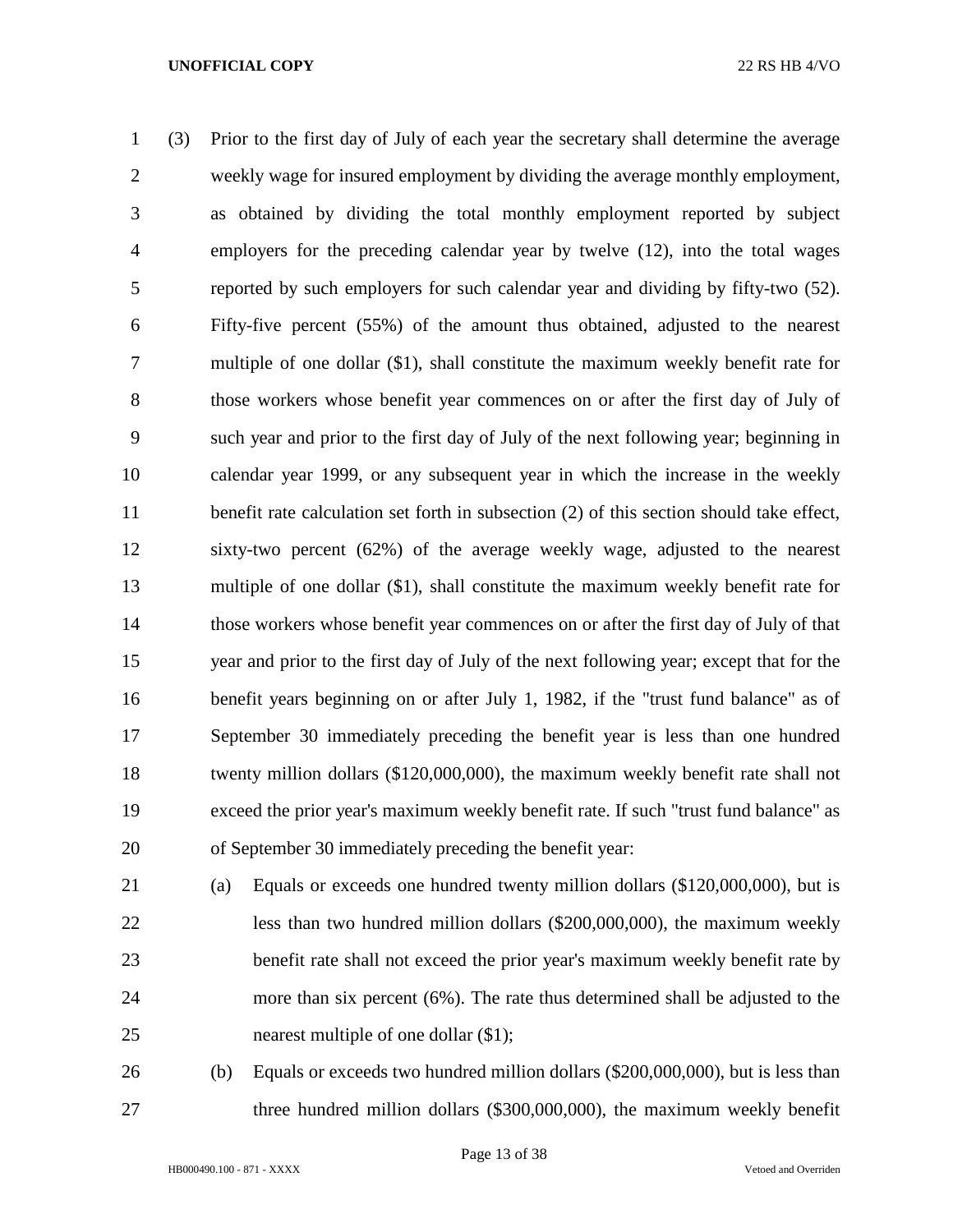- rate shall not exceed the prior year's maximum weekly benefit rate by more than eight percent (8%). The rate thus determined shall be adjusted to the nearest multiple of one dollar (\$1);
- (c) Equals or exceeds three hundred million dollars (\$300,000,000), but is less than four hundred million dollars (\$400,000,000), the maximum weekly benefit rate shall not exceed the prior year's maximum weekly benefit rate by more than ten percent (10%). The rate thus determined shall be adjusted to the nearest multiple of one dollar (\$1);
- (d) Equals or exceeds four hundred million dollars (\$400,000,000), but is less than five hundred million dollars (\$500,000,000), the maximum weekly 11 benefit rate shall not exceed the prior year's maximum weekly benefit rate by more than twelve percent (12%). The rate thus determined shall be adjusted to 13 the nearest multiple of one dollar  $(\$1)$ ;
- (e) Equals or exceeds five hundred million dollars (\$500,000,000), the maximum weekly benefit rate shall not exceed the prior year's maximum weekly benefit rate by more than fifteen percent (15%). The rate thus determined shall be 17 adjusted to the nearest multiple of one dollar (\$1); and
- (f) Is such that it resulted in the establishment of an employer contribution rate schedule, as provided for in KRS 341.270, for the current calendar year which has a higher minimum rate than the schedule in effect for the immediately preceding calendar year, the maximum weekly benefit rate shall not exceed 22 the prior year's maximum weekly benefit rate.
- (4) The maximum amount of benefits payable to any worker within any benefit year shall be the amount equal to whichever is the lesser of:
- (a) *His or her weekly benefit rate times the applicable number of weeks for which benefits are available to him or her as calculated in Section 7 of this*
- *Act*[Twenty-six (26) times his weekly benefit rate]; or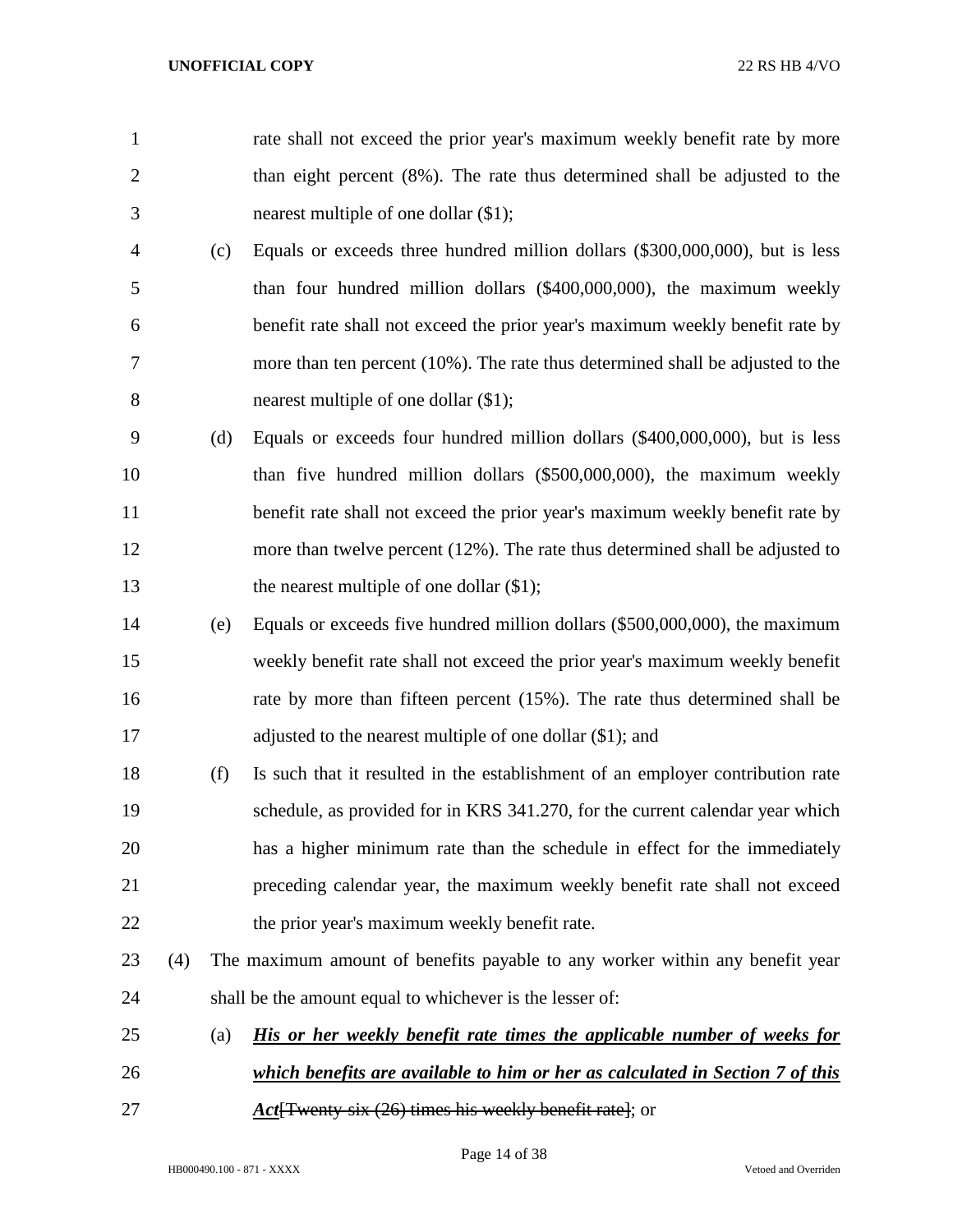| $\mathbf{1}$   | (b)                         | One-third $(1/3)$ of his <b>or her</b> base-period wages, except that no worker's              |
|----------------|-----------------------------|------------------------------------------------------------------------------------------------|
| $\overline{2}$ |                             | maximum amount shall be less than <i>twelve</i> (12) [fifteen $(15)$ ] times his <i>or her</i> |
| 3              |                             | weekly benefit rate. Such maximum amount, if not a multiple of one dollar                      |
| 4              |                             | $(\$1)$ , shall be adjusted to the nearest multiple of one dollar $(\$1)$ .                    |
| 5              |                             | $\rightarrow$ SECTION 7.<br>A NEW SECTION OF KRS CHAPTER 341 IS CREATED TO                     |
| 6              |                             | <b>READ AS FOLLOWS:</b>                                                                        |
| 7              | (1)                         | The duration of benefits available to each eligible recipient based upon the state             |
| 8              |                             | <u>average unemployment rate at the time of his or her application for benefits, up</u>        |
| 9              |                             | to a maximum of twenty-four (24) weeks, shall be as follows:                                   |
| 10             | (a)                         | State average unemployment rate of less than or equal to four and one-half                     |
| 11             |                             | <i>percent (4.5%): twelve (12) weeks of benefits available;</i>                                |
| 12             | (b)                         | State average unemployment rate of greater than four and one-half percent                      |
| 13             |                             | $(4.5\%)$ up to and including five percent (5%): thirteen (13) weeks of benefits               |
| 14             |                             | <i>available</i> ;                                                                             |
| 15             | (c)                         | State average unemployment rate of greater than five percent (5%) up to                        |
| 16             |                             | and including five and one-half percent (5.5%): fourteen (14) weeks of                         |
| 17             |                             | benefits available;                                                                            |
| 18             | (d)                         | State average unemployment rate of greater than five and one-half percent                      |
| 19             |                             | $(5.5%)$ up to and including six percent $(6%)$ : fifteen (15) weeks of benefits               |
| 20             |                             | <u>available;</u>                                                                              |
| 21             | (e)                         | State average unemployment rate of greater than six percent (6%) up to and                     |
| 22             |                             | including six and one-half percent $(6.5\%)$ : sixteen $(16)$ weeks of benefits                |
| 23             |                             | <u>available;</u>                                                                              |
| 24             | (f)                         | State average unemployment rate of greater than six and one-half percent                       |
| 25             |                             | $(6.5\%)$ up to and including seven percent $(7\%)$ : seventeen $(17)$ weeks of                |
| 26             |                             | <b>benefits available;</b>                                                                     |
| 27             | $\left( \mathbf{g} \right)$ | State average unemployment rate of greater than seven percent $(7%)$ up to                     |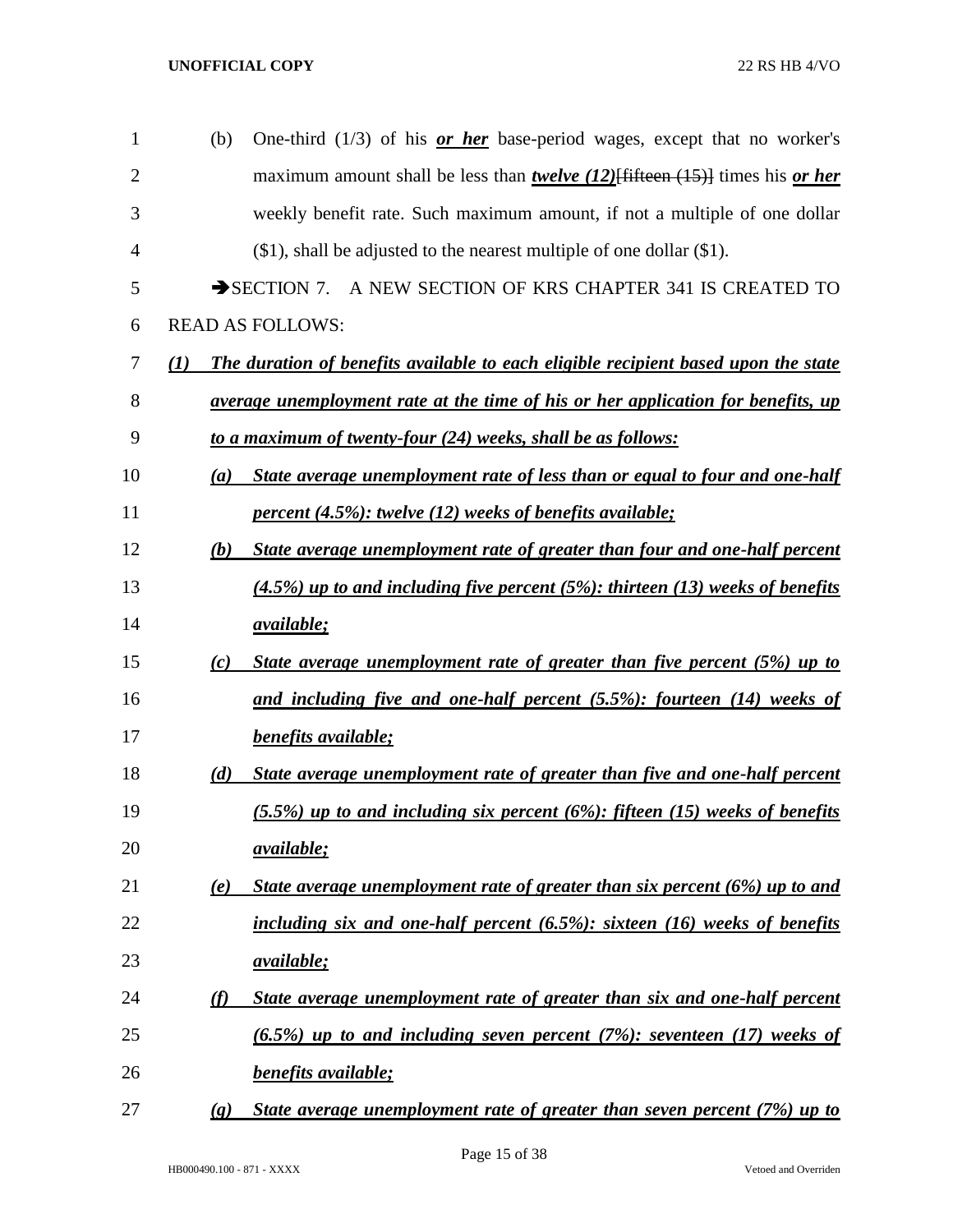| $\mathbf{1}$   |     | and including seven and one-half percent (7.5%): eighteen (18) weeks of                      |
|----------------|-----|----------------------------------------------------------------------------------------------|
| $\overline{2}$ |     | benefits available;                                                                          |
| 3              | (h) | State average unemployment rate of greater than seven and one-half                           |
| 4              |     | percent $(7.5%)$ up to and including eight percent $(8%)$ : nineteen $(19)$ weeks            |
| 5              |     | of benefits available;                                                                       |
| 6              | (i) | State average unemployment rate of greater than eight percent (8%) up to                     |
| 7              |     | and including eight and one-half percent $(8.5\%)$ : twenty $(20)$ weeks of                  |
| 8              |     | benefits available;                                                                          |
| 9              | (i) | <u>State average unemployment rate of greater than eight and one-half percent</u>            |
| 10             |     | $(8.5\%)$ up to and including nine percent (9%): twenty-one (21) weeks of                    |
| 11             |     | benefits available;                                                                          |
| 12             | (k) | State average unemployment rate of greater than nine percent (9%) up to                      |
| 13             |     | and including nine and one-half percent $(9.5\%)$ : twenty-two $(22)$ weeks of               |
| 14             |     | benefits available;                                                                          |
| 15             | (l) | State average unemployment rate of greater than nine and one-half percent                    |
| 16             |     | $(9.5\%)$ up to and including ten percent (10%): twenty-three (23) weeks of                  |
| 17             |     | <b>benefits available; and</b>                                                               |
| 18             | (m) | State average unemployment rate of greater than ten percent (10%): twenty-                   |
| 19             |     | <u>four (24) weeks of benefits available.</u>                                                |
| 20             | (2) | <b>The classification system set forth in subsection (1) of this section shall not apply</b> |
| 21             |     | to claimants with verified definite return-to-work or recall-to-work prospects               |
| 22             |     | within a period of sixteen $(16)$ weeks from the date of filing of the initial or            |
| 23             |     | reopened claim, who shall instead receive one hundred percent (100%) of the                  |
| 24             |     | <u>weekly benefit rate for each week that they are otherwise eligible, up to sixteen</u>     |
| 25             |     | (16) weeks unless the state average unemployment rate is higher than six and                 |
| 26             |     | <u>one-half percent (6.5%), in which case the maximum duration of weeks for these</u>        |
| 27             |     | claimants shall follow the classification system set forth in subsection (1) of this         |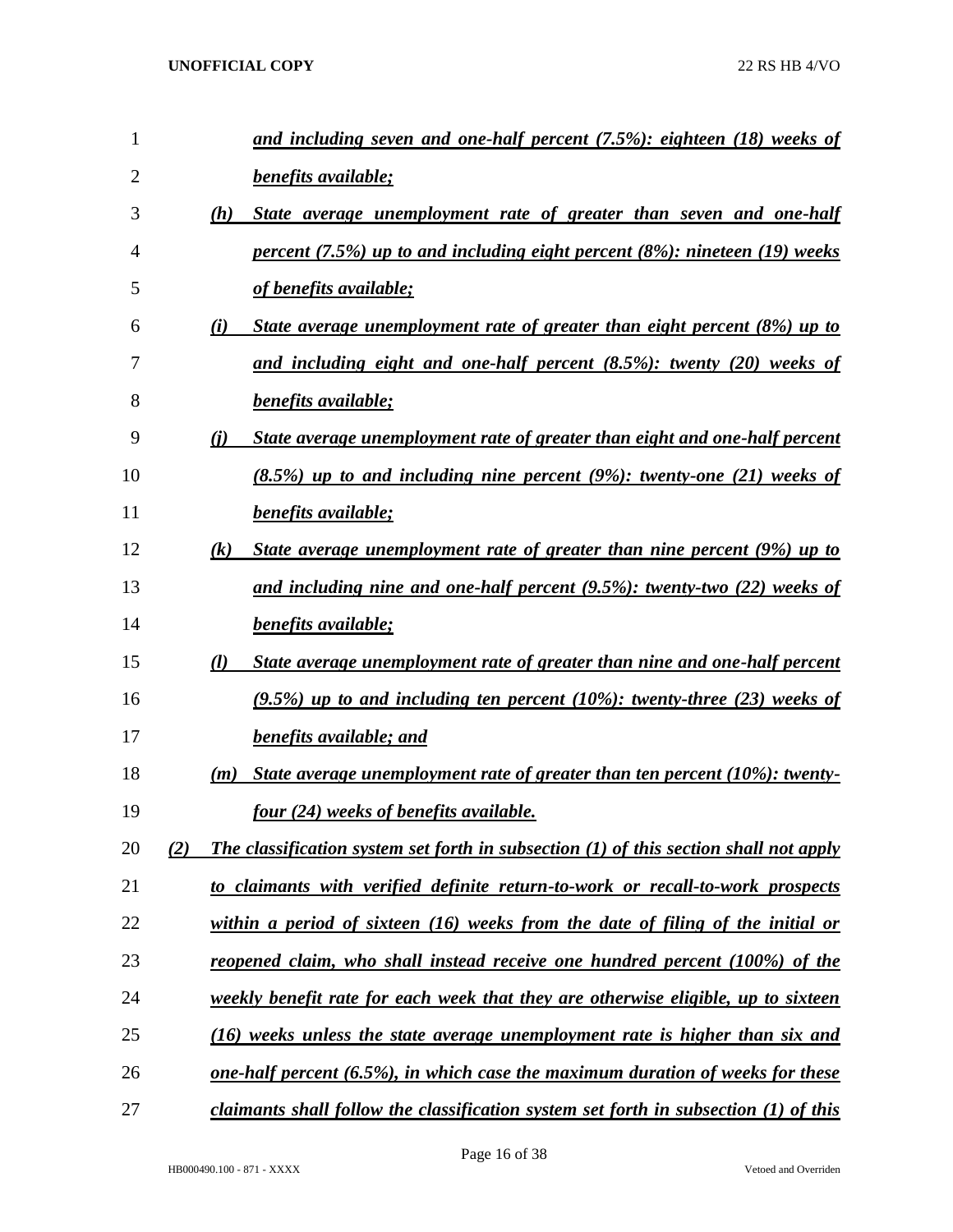*section. (3) The classification system set forth in subsection (1) of this section shall apply to regular benefits and shall not affect the duration of shared work benefits as set forth in Sections 12 to 18 of this Act or to the duration of extended benefits set forth in KRS 341.700 to 341.740. (4) A claimant, who has been classified with a group classification code by the agency that meets the requirements of subsection (1) of this section shall remain in this classification throughout the benefit year regardless of whether or not the claimant's classification changes. (5) The secretary may, with the approval of the General Assembly, extend the maximum amount of regular benefits payable, not to exceed twenty-six (26) times the claimant's weekly benefit rate, if: (a) An extension for benefits is authorized by the federal government, but only while federal funding is available; or (b) During, but not exceeding, any extended benefit period as described in KRS 341.094. (6) Any otherwise eligible individual who is certified as being enrolled and making satisfactory progress in an approved job training or certification program shall be entitled, during the current benefit year, to receive up to an additional five (5) weeks of benefits after all regular benefits have been exhausted under subsection (1) of this section. (a) The amount of benefits payable under this subsection shall equal the weekly benefit amount established by the most recent benefit year. (b) Benefits under this subsection shall not be paid to an individual who is receiving benefits of comparable value or other training allowances from other unrelated sources.* 27 SECTION 8. A NEW SECTION OF KRS CHAPTER 341 IS CREATED TO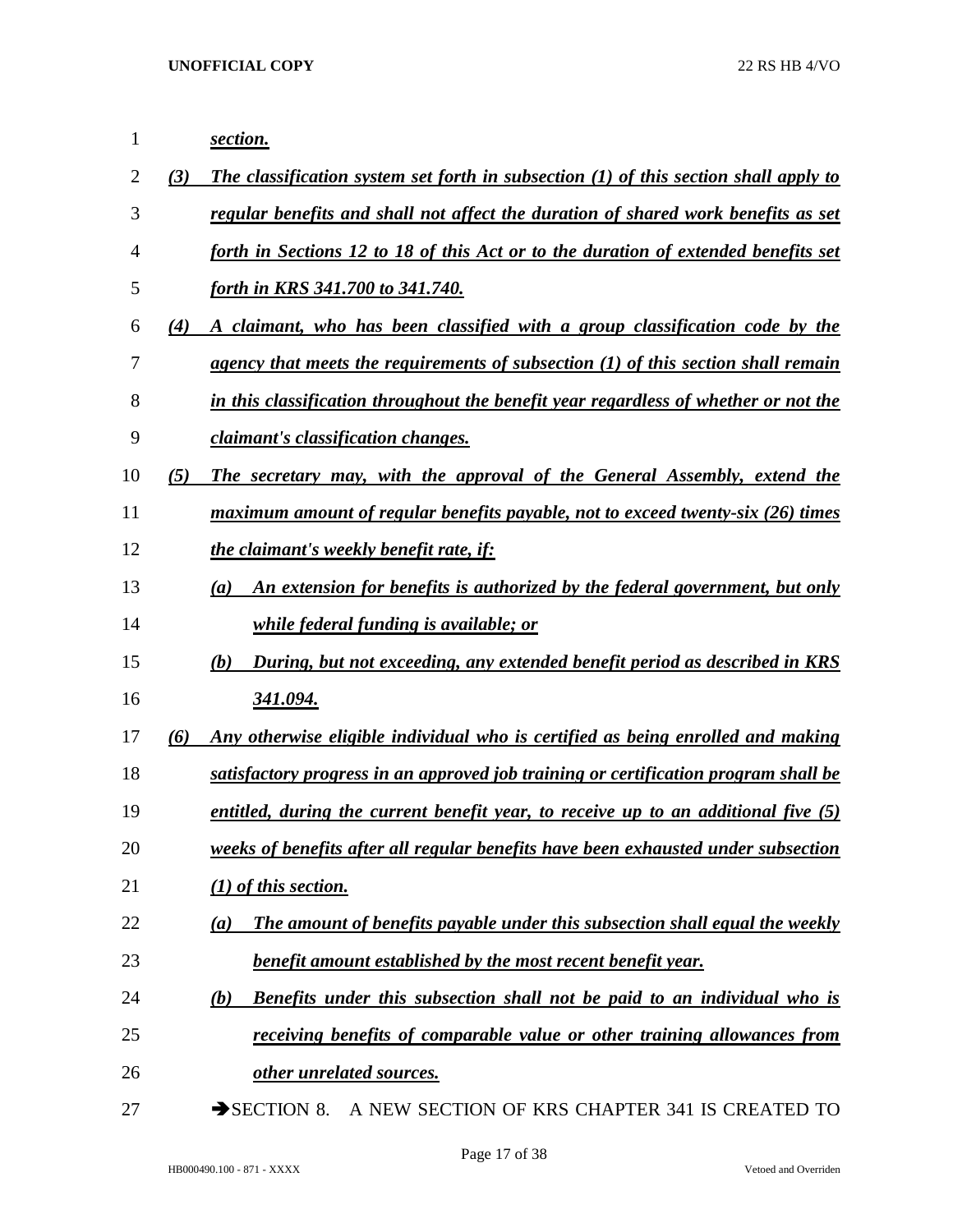# READ AS FOLLOWS:

| $\overline{2}$ | (I) | An employer may notify the secretary in writing or electronically of each worker              |
|----------------|-----|-----------------------------------------------------------------------------------------------|
| 3              |     | who has declined to accept suitable work when offered or has failed to attend a               |
| 4              |     | first interview for suitable work, whether held in-person, virtually, or by phone.            |
| 5              |     | The notice shall contain:                                                                     |
| 6              |     | A statement that identifies a person or persons with knowledge of the<br>(a)                  |
| 7              |     | <i>information;</i>                                                                           |
| 8              |     | The name and contact information of the person or persons with knowledge<br>(b)               |
| 9              |     | of the information; and                                                                       |
| 10             |     | Specific and detailed information regarding the decline of an offer of<br>(c)                 |
| 11             |     | suitable work or the failure to attend a first interview regarding suitable                   |
| 12             |     | work that may potentially disqualify the worker from receiving benefits.                      |
| 13             | (2) | The information contained in the notice shall be considered when a                            |
| 14             |     | determination of eligibility for benefits is made and may constitute grounds for              |
| 15             |     | <i>ineligibility.</i>                                                                         |
| 16             | (3) | The secretary shall provide a portal in which the notice in subsection (1) of this            |
| 17             |     | section can be made online.                                                                   |
| 18             |     | Section 9. KRS 341.370 is amended to read as follows:                                         |
| 19             | (1) | A worker shall be disqualified from receiving benefits for the duration of any period         |
| 20             |     | of unemployment with respect to which:                                                        |
| 21             |     | He <u>or she</u> has failed without good cause either to apply for available, suitable<br>(a) |
| 22             |     | work when so directed by the employment office or the secretary, to accept an                 |
| 23             |     | <i>interview from a prospective employer offering suitable work</i> , or to accept            |
| 24             |     | suitable work when offered him or her, or to return to his or her customary                   |
| 25             |     | self-employment when so directed by the secretary; [-or]                                      |
| 26             |     | He <u>or she</u> has been discharged for misconduct or dishonesty connected with<br>(b)       |
| 27             |     | his or her most recent work, or from any work which occurred after the first                  |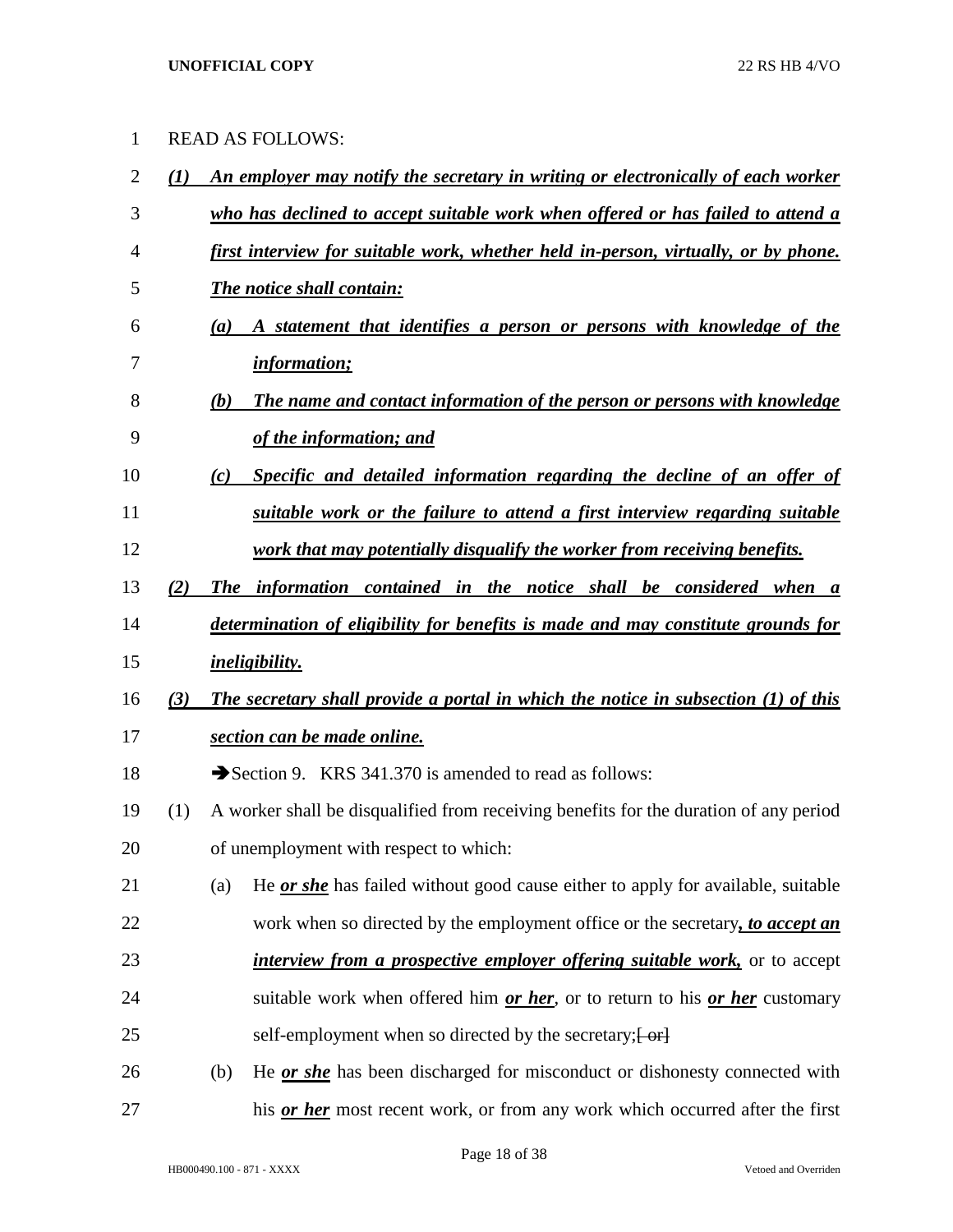| $\mathbf{1}$   |     |     |    | day of the worker's base period and which last preceded his or her most recent                     |
|----------------|-----|-----|----|----------------------------------------------------------------------------------------------------|
| $\overline{2}$ |     |     |    | work, but legitimate activity in connection with labor organizations or failure                    |
| 3              |     |     |    | to join a company union shall not be construed as misconduct; $\left\{\theta r\right\}$            |
| 4              |     | (c) |    | He <u>or she</u> has left his or her most recent suitable work or any other suitable               |
| 5              |     |     |    | work which occurred after the first day of the worker's base period and which                      |
| 6              |     |     |    | last preceded his or her most recent work voluntarily without good cause                           |
| 7              |     |     |    | attributable to the employment. No otherwise eligible worker shall be                              |
| 8              |     |     |    | disqualified from receiving benefits for:                                                          |
| 9              |     |     | 1. | Leaving his <i>or her</i> next most recent suitable work which was concurrent                      |
| 10             |     |     |    | with his <i>or her</i> most recent work;                                                           |
| 11             |     |     | 2. | Leaving work which is one hundred (100) road miles or more, as                                     |
| 12             |     |     |    | measured on a one $(1)$ way basis, from his <i>or her</i> home to accept work                      |
| 13             |     |     |    | which is less than one hundred $(100)$ road miles from his <i>or her</i> home;                     |
| 14             |     |     | 3. | Accepting work which is a bona fide job offer with a reasonable                                    |
| 15             |     |     |    | expectation of continued employment; or                                                            |
| 16             |     |     | 4. | Leaving work to accompany the worker's spouse to a different state,                                |
| 17             |     |     |    | military base of assignment, or duty station that is one hundred (100)                             |
| 18             |     |     |    | road miles or more, as measured on a one (1) way basis, from the                                   |
| 19             |     |     |    | worker's home when the spouse is reassigned by the military; or                                    |
| 20             |     | (d) |    | He or she fails to act in good faith to secure suitable work.                                      |
| 21             | (2) |     |    | A worker shall be disqualified from receiving benefits for any week with respect to                |
| 22             |     |     |    | which he <i>or she</i> knowingly made a false statement to establish his <i>or her</i> right to or |
| 23             |     |     |    | the amount of his or her benefits, and, within the succeeding twenty-four $(24)$                   |
| 24             |     |     |    | months, for the additional weeks immediately following the date of discovery, not                  |
| 25             |     |     |    | to exceed a total of fifty-two (52), as may be determined by the secretary.                        |
| 26             | (3) |     |    | No worker shall be disqualified under paragraph (b) or (c) of subsection (1) of this               |
| 27             |     |     |    | section unless the employer, within a reasonable time as prescribed by regulations                 |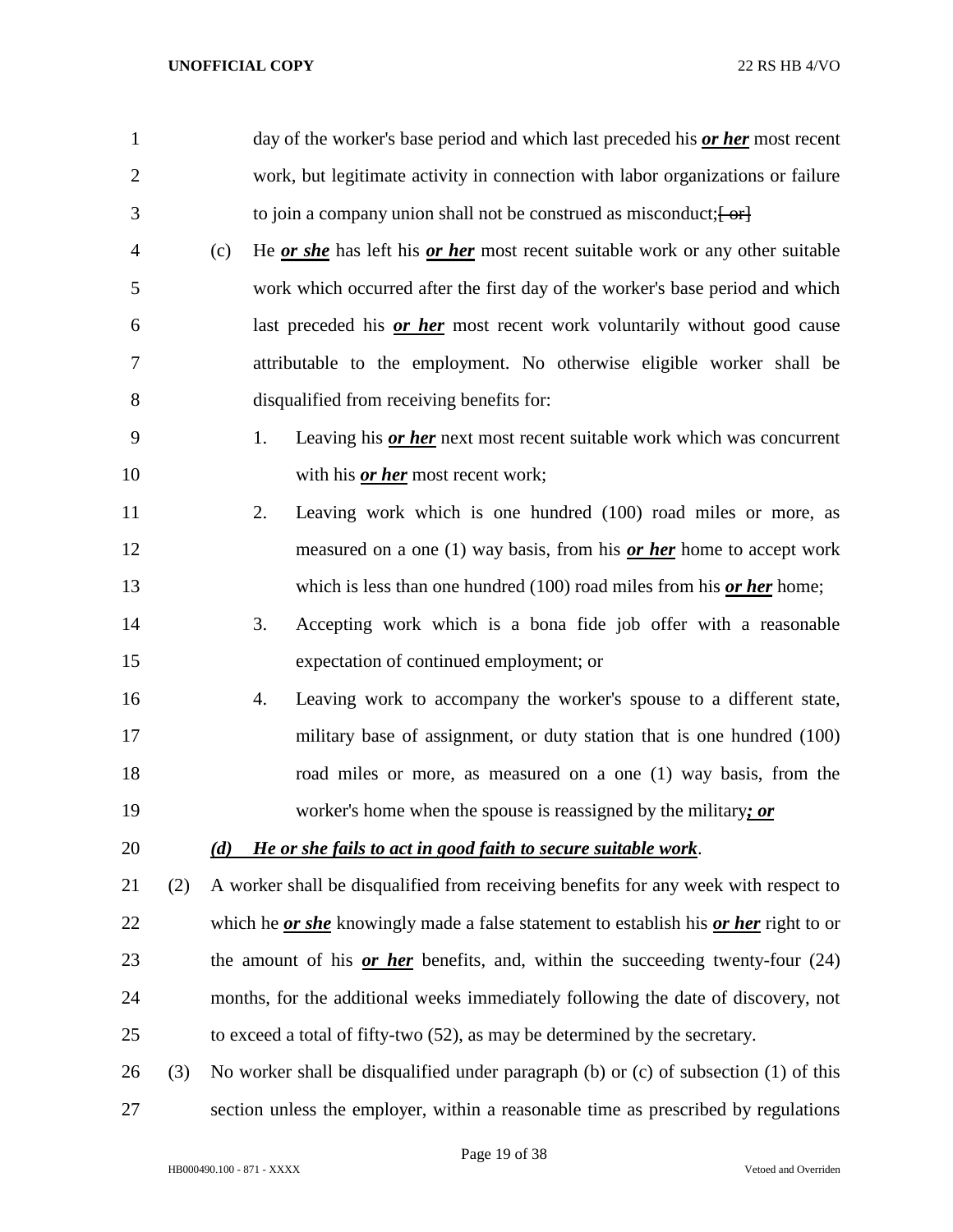promulgated by the secretary, notifies the Education and Workforce Development Cabinet and the worker in writing of the alleged voluntary quitting or the discharge for misconduct. Nothing in this subsection shall restrict the right of the secretary to disqualify a worker whose employer has refused or failed to notify the Education and Workforce Development Cabinet of the alleged voluntary quitting or discharge for misconduct, if the alleged voluntary quitting or discharge for misconduct is known to the secretary prior to the time benefits are paid to the worker. The exercise of the right by the secretary, in the absence of timely notice from the employer, shall not relieve the employer's reserve account or reimbursing employer's account of benefit charges under the provisions of subsection (3) of KRS 341.530.

 (4) As used in this section and in subsection (3) of KRS 341.530, "most recent" work shall be construed as that work which occurred after the first day of the worker's base period and which last preceded the week of unemployment with respect to which benefits are claimed; except that, if the work last preceding the week of unemployment was seasonal, intermittent, or temporary in nature, most recent work may be construed as that work last preceding the seasonal, intermittent, or temporary work.

 (5) No worker shall be disqualified or held ineligible under the provisions of this section or KRS 341.350, who is separated from employment pursuant to a labor management contract or agreement, or pursuant to an established employer plan, program, or policy, which permits the employer to close the plant or facility for purposes of vacation or maintenance.

 (6) "Discharge for misconduct" as used in this section shall include but not be limited to, separation initiated by an employer for falsification of an employment application to obtain employment through subterfuge; knowing violation of a reasonable and uniformly enforced rule of an employer; unsatisfactory attendance if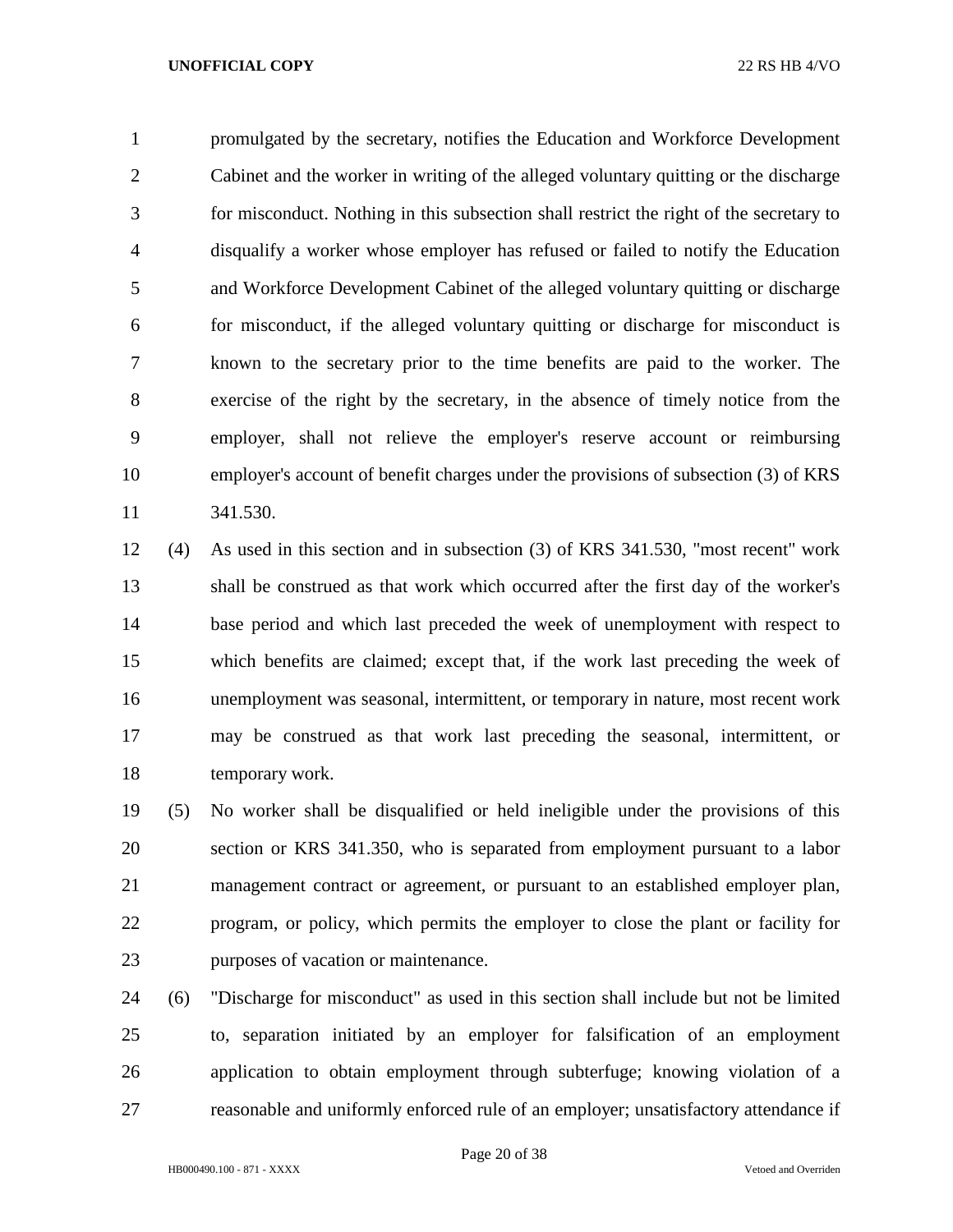the worker cannot show good cause for absences or tardiness; damaging the employer's property through gross negligence; refusing to obey reasonable instructions; reporting to work under the influence of alcohol or drugs or consuming alcohol or drugs on employer's premises during working hours; conduct endangering safety of self or co-workers; and incarceration in jail following conviction of a misdemeanor or felony by a court of competent jurisdiction, which results in missing at least five (5) days work.

 (7) "Duration of any period of unemployment," as that term is used in this section, shall be the period of time beginning with the worker's discharge, voluntary quitting, or failure to apply for or accept suitable work and running until the worker has worked 11 in each of ten (10) weeks, whether or not consecutive, and has earned ten (10) times his *or her* weekly benefit rate in employment covered under the provisions of this chapter or a similar law of another state or of the United States.

## 14 SECTION 10. A NEW SECTION OF KRS CHAPTER 341 IS CREATED TO

- READ AS FOLLOWS:
- *The General Assembly of the Commonwealth of Kentucky may end the*
- *Commonwealth's participation in any enhanced federal benefit program in a manner*
- *consistent with any applicable federal laws at any time during the duration of the*
- *program.*
- 20 Section 11. KRS 341.096 is amended to read as follows:
- As used in this chapter, unless the context clearly requires otherwise:
- *(1) "Additional benefits" means benefits payable to exhaustees by reason of*
- *conditions of high unemployment or by reason of other special factors under the*
- *provisions of any state law;*
- *(2) "Affected group" means two (2) or more employees designated by an employer to*
- *participate in a shared work plan;*
- *(3) "Approved plan" means an employer's voluntary, written plan for reducing*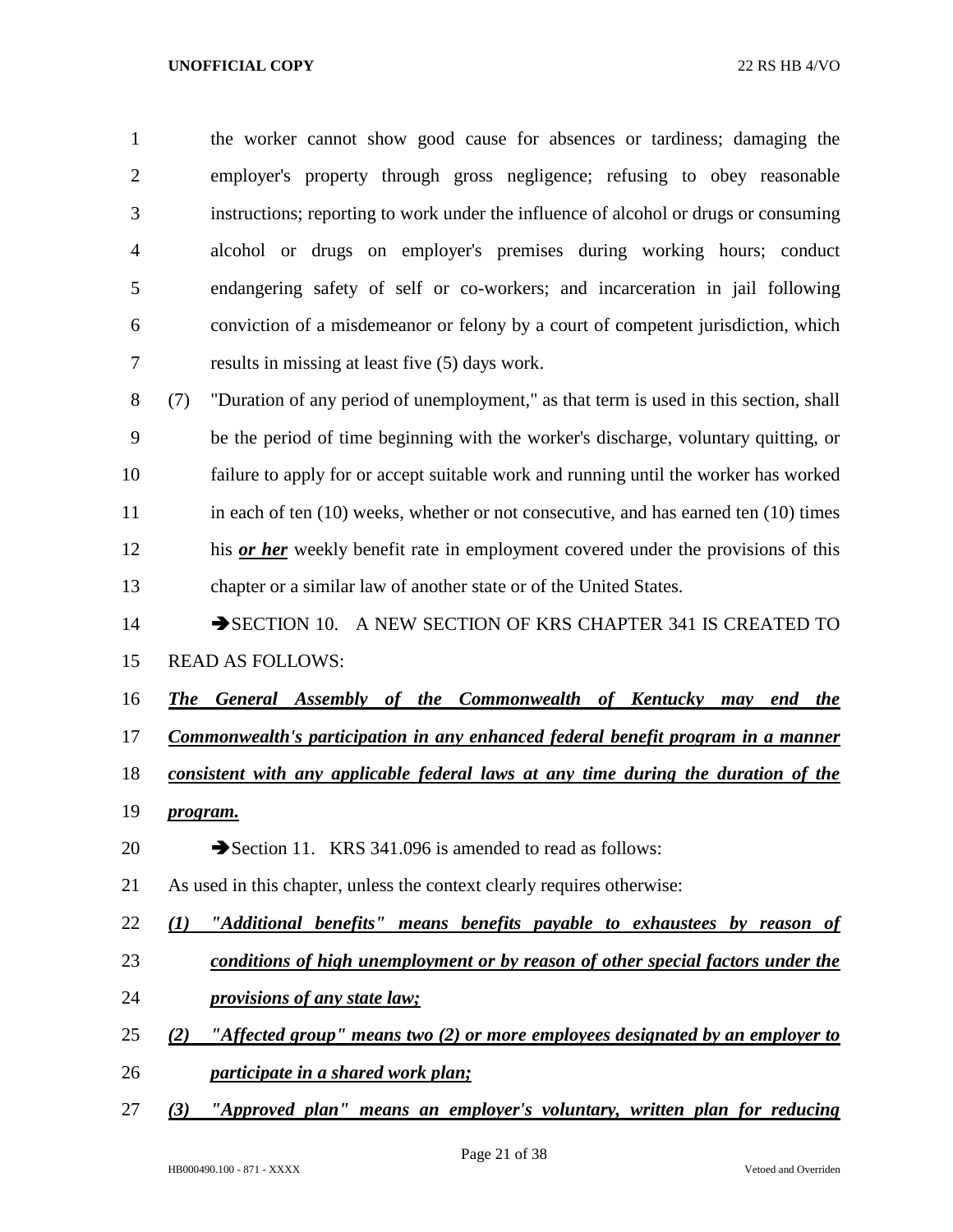| 1  | unemployment under which a specified group of employees shares the work                         |
|----|-------------------------------------------------------------------------------------------------|
| 2  | <u>remaining after their normal weekly hours of work are reduced, which plan</u>                |
| 3  | meets the requirements of Section 12 of this Act and which plan has been                        |
| 4  | <i>approved in writing by the secretary;</i>                                                    |
| 5  | [(1) "Rate of insured unemployment" means the percentage derived by dividing:                   |
| 6  | The weekly average number of weeks claimed in claims filed for regular<br>$\left( a\right)$     |
| 7  | benefits (not seasonally adjusted) in this state for weeks of unemployment                      |
| 8  | with respect to the most recent thirteen (13) consecutive week period, as                       |
| 9  | determined by the secretary on the basis of his report to the United States                     |
| 10 | Secretary of Labor; by                                                                          |
| 11 | The average monthly employment covered under this chapter for the first four<br>(b)             |
| 12 | (4) of the most recent six (6) completed calendar quarters ending before the                    |
| 13 | end of such thirteen (13) week period. Such computations shall be made by                       |
| 14 | the secretary, in accordance with regulations prescribed by the United States                   |
| 15 | Secretary of Labor;                                                                             |
| 16 | "Regular benefits" means benefits payable to a worker under this chapter or under<br>(2)        |
| 17 | an unemployment compensation law of any other state (including benefits payable                 |
| 18 | to federal civilian employees and to ex-servicemen pursuant to 5 U.S.C. ch. 85)                 |
| 19 | other than extended benefits and additional benefits:                                           |
| 20 | (3) "Extended benefits" means benefits (including benefits payable to federal civilian          |
| 21 | employees and to ex-servicemen pursuant to 5 U.S.C. ch. 85) payable to a worker                 |
| 22 | under the provisions of KRS 341.700 to 341.740 for weeks of unemployment in his                 |
| 23 | eligibility period;                                                                             |
| 24 | "Additional benefits" means benefits payable to exhaustees by reason of conditions<br>(4)       |
| 25 | of high unemployment or by reason of other special factors under the provisions of              |
| 26 | any state law; }                                                                                |
| 27 | "Eligibility period" of a worker means the period consisting of the weeks in<br>$(4)$ [ $(5)$ ] |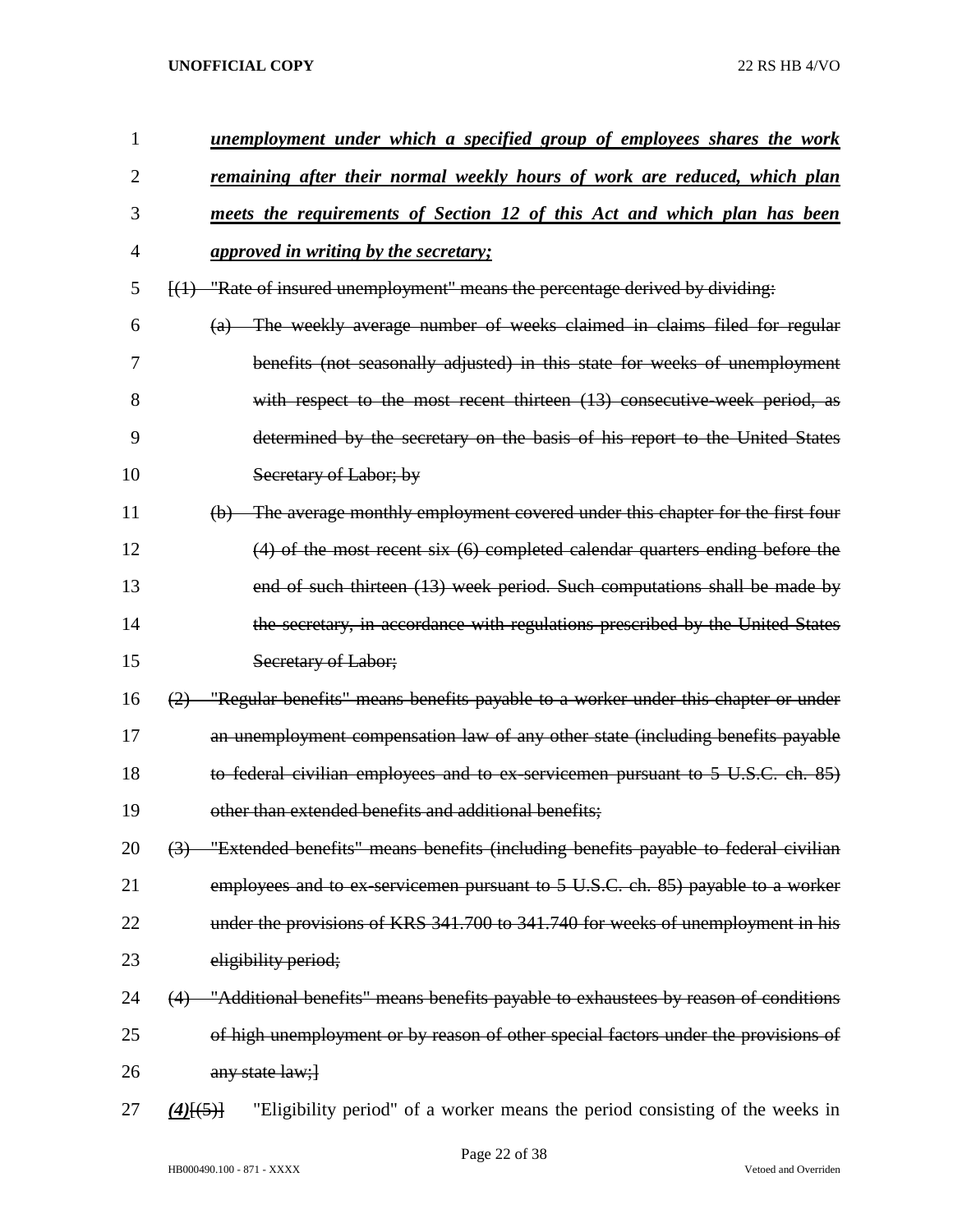- his *or her* benefit year which begin in an extended benefit period and, if his *or her*  benefit year ends within such extended benefit period, any weeks thereafter which
- $3 \qquad \qquad \text{begin in such period;} \text{4} \text{ and}$
- *(5)*[(6)] "Exhaustee" means a worker who, with respect to any week of unemployment in his *or her* eligibility period:
- (a) Has received, prior to such week, all of the regular benefits that were available to him *or her* under this chapter or any other state law (including dependents' allowances and benefits payable to federal civilian employees and ex- servicemen under 5 U.S.C. ch. 85) in his *or her* current benefit year that includes such week; provided, that, for the purposes of this paragraph, an individual shall be deemed to have received all of the regular benefits that were available to him *or her* although, as a result of a pending appeal with respect to wages and/or employment that were not considered in the original monetary determination in his *or her* benefit year, he *or she* may subsequently be determined to be entitled to added regular benefits; or
- (b) His *or her* benefit year having expired prior to such week, has no, or insufficient, wages and/or employment on the basis of which he *or she* could establish a new benefit year that would include such week; and
- (c) Has no right to unemployment benefits or allowances, as the case may be, under the Railroad Unemployment Insurance Act or under such other federal laws as are specified in regulations issued by the United States Secretary of Labor; and has not received and is not seeking unemployment benefits under the unemployment compensation law of Canada; but if the individual is seeking such benefits and the appropriate agency finally determines that the individual is not entitled to benefits under such law, the individual shall be considered an exhaustee if the other provisions of this definition are met*;*
- 
- *(6) "Extended benefits" means benefits, including benefits payable to federal civilian*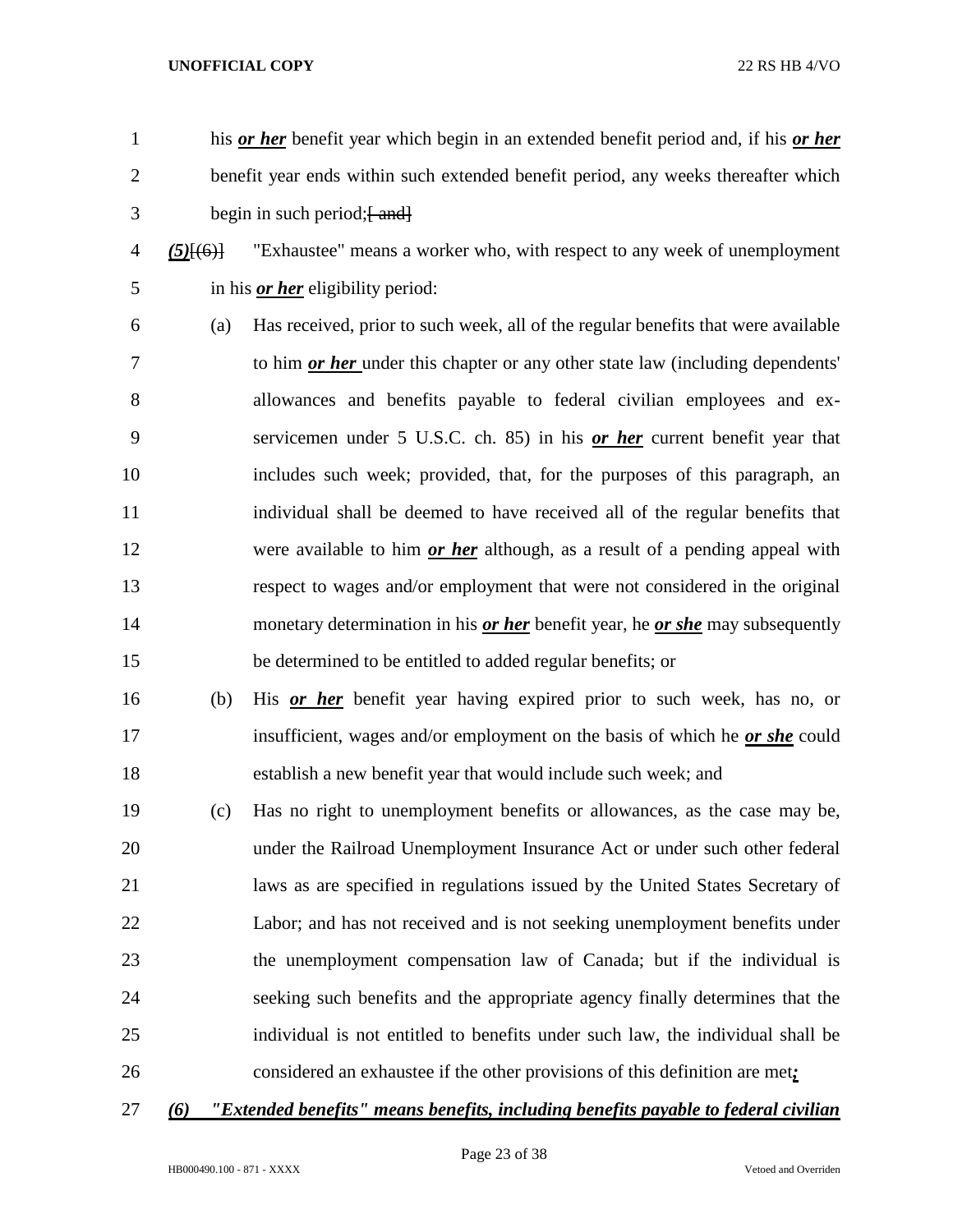| 1              |      | employees and to ex-servicemen pursuant to 5 U.S.C. ch. 85, payable to a worker         |
|----------------|------|-----------------------------------------------------------------------------------------|
| $\overline{2}$ |      | under the provisions of KRS 341.700 to 341.740 for weeks of unemployment in             |
| 3              |      | his or her eligibility period;                                                          |
| 4              | (7)  | "Fringe benefits" includes advantages such as health insurance, retirement              |
| 5              |      | benefits, paid vacation and holidays, and sick leave, which are incidents of            |
| 6              |      | employment in addition to the cash remuneration earned;                                 |
| 7              | (8)  | "Normal weekly hours of work" means the normal hours of work for full-time              |
| 8              |      | and permanent part-time employees in the affected group when their employer is          |
| 9              |      | <i>operating on its normal, full-time basis, not to exceed forty (40) hours and not</i> |
| 10             |      | <i>including overtime;</i>                                                              |
| 11             | (9)  | "Rate of insured unemployment" means the percentage derived by dividing:                |
| 12             |      | The weekly average number of weeks claimed in claims filed for regular<br>(a)           |
| 13             |      | benefits, not seasonally adjusted, in this state for weeks of unemployment              |
| 14             |      | with respect to the most recent thirteen $(13)$ consecutive-week period, as             |
| 15             |      | determined by the secretary on the basis of his or her report to the United             |
| 16             |      | <b>States Secretary of Labor; by</b>                                                    |
| 17             |      | (b)<br>The average monthly employment covered under this chapter for the first          |
| 18             |      | four (4) of the most recent six (6) completed calendar quarters ending                  |
| 19             |      | before the end of such thirteen (13) week period. Such computations shall               |
| 20             |      | be made by the secretary, in accordance with regulations prescribed by the              |
| 21             |      | <b>United States Secretary of Labor;</b>                                                |
| 22             | (10) | "Regular benefits" means benefits payable to a worker under this chapter or             |
| 23             |      | under an unemployment compensation law of any other state, including benefits           |
| 24             |      | payable to federal civilian employees and to ex-servicemen pursuant to 5 U.S.C.         |
| 25             |      | ch. 85, other than extended benefits and additional benefits;                           |
| 26             | (11) | <u>"Shared work benefits" means the unemployment compensation benefits payable</u>      |
| 27             |      | to employees in an affected group under an approved plan as distinguished from          |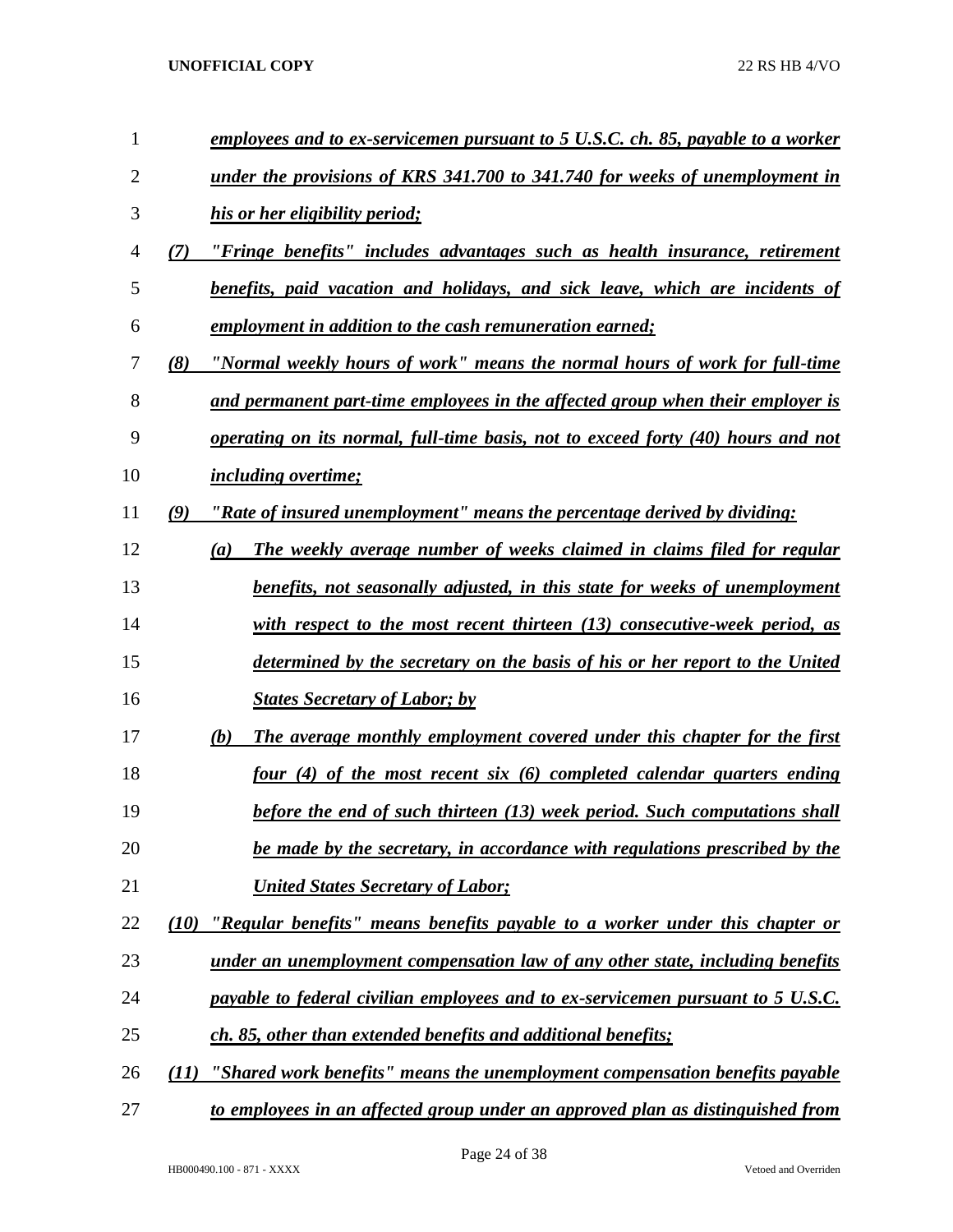| 1              | the unemployment benefits otherwise payable under other provisions of this           |
|----------------|--------------------------------------------------------------------------------------|
| $\overline{2}$ | chapter;                                                                             |
| 3              | "Shared work employer" means an employer with a shared work plan in effect.<br>(12)  |
| 4              | An individual who, or an entity which, succeeds to or acquires an organization,      |
| 5              | corporation, partnership, limited liability company, or other business with a        |
| 6              | shared work plan in effect automatically becomes a shared work employer and          |
| 7              | adopts the plan if the individual or entity ratifies, in writing, the previously     |
| 8              | <i>approved plan; and</i>                                                            |
| 9              | "Subgroup" means a group of employees which constitutes at least ten percent<br>(13) |
| 10             | $(10\%)$ of the employees in an affected group.                                      |
| 11             | SECTION 12. A NEW SECTION OF KRS CHAPTER 341 IS CREATED TO                           |
| 12             | <b>READ AS FOLLOWS:</b>                                                              |
| 13             | An employer wishing to participate in a shared work program shall submit a<br>(I)    |
| 14             | signed, written shared work compensation plan to the secretary for approval.         |
| 15             | (2)<br>The secretary shall approve a shared work unemployment compensation plan if:  |
| 16             | The plan:<br>(a)                                                                     |
| 17             | Applies to and identifies the specified affected group; and<br>1.                    |
| 18             | <b>Includes an estimate of the number of layoffs that might occur absent</b><br>2.   |
| 19             | <i>participation in the shared work program;</i>                                     |
| 20             | The employees in the affected group or groups are identified by name,<br>(b)         |
| 21             | Social Security number, and by any other information required by the                 |
| 22             | secretary;                                                                           |
| 23             | The normal weekly hours of work for employees in the affected group or<br>(c)        |
| 24             | groups are reduced by not less than ten percent $(10\%)$ and not more than           |
| 25             | forty percent (40%);                                                                 |
| 26             | Health benefits, retirement benefits, and other fringe benefits will continue<br>(d) |
| 27             | to be provided to employees in the affected group or groups as though their          |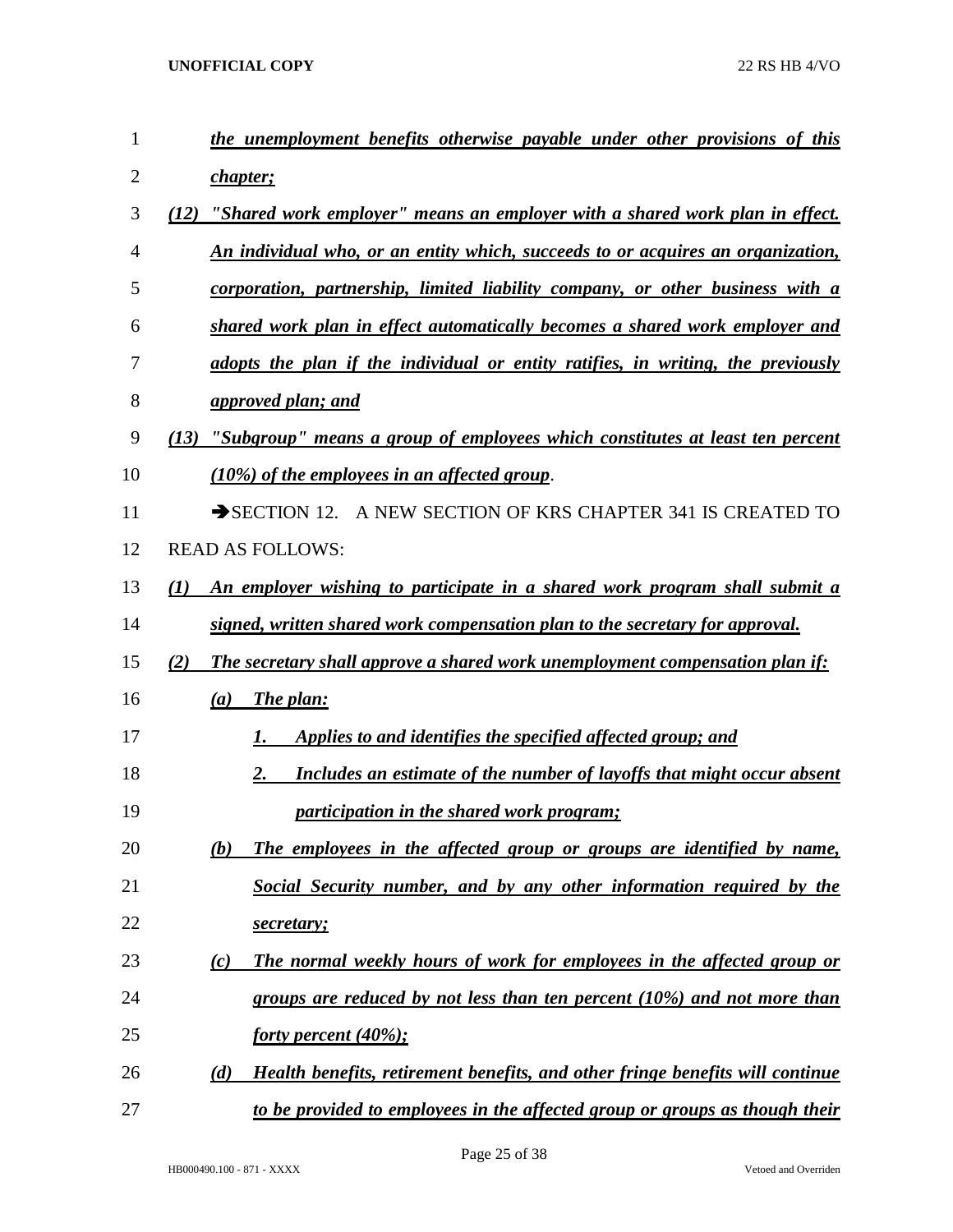| 1  |                             | work weeks had not been reduced. However, if the employer reduces the               |
|----|-----------------------------|-------------------------------------------------------------------------------------|
| 2  |                             | level of benefits for its employees who are not in the shared work group, the       |
| 3  |                             | <u>level of benefits may be reduced by a like amount for the employer's shared</u>  |
| 4  |                             | work employees;                                                                     |
| 5  | (e)                         | The plan certifies that the aggregate reduction in work hours is in lieu of all     |
| 6  |                             | <u>layoffs that would have affected at least ten percent (10%) of the employees</u> |
| 7  |                             | in the affected group or groups to which the plan applies and that would            |
| 8  |                             | <u>have resulted in an equivalent reduction in work hours;</u>                      |
| 9  | (f)                         | During the previous four (4) months, the workforce in the affected group            |
| 10 |                             | has not been reduced by temporary layoffs of more than ten percent (10%)            |
| 11 |                             | of the workers;                                                                     |
| 12 | $\left( \mathbf{g} \right)$ | The plan applies to at least ten percent $(10\%)$ of the employees in the<br>1.     |
| 13 |                             | affected group;                                                                     |
| 14 |                             | If the plan applies to all employees in the affected group, the plan<br>2.          |
| 15 |                             | provides equal treatment to all employees of the group; and                         |
| 16 |                             | If the affected group is divided into subgroups, the plan provides equal<br>3.      |
| 17 |                             | <u>treatment to employees within each subgroup;</u>                                 |
| 18 | (h)                         | The plan contains a certification by the employer that the employer<br>1.           |
| 19 |                             | has made the proposed plan available for inspection to each employee                |
| 20 |                             | in the affected group; and                                                          |
| 21 |                             | The plan includes:<br><u>2.</u>                                                     |
| 22 |                             | A description of how the plan was made available; and<br>а.                         |
| 23 |                             | If advance notice of the plan was not feasible, an explanation of<br><u>b.</u>      |
| 24 |                             | why advance notice was not feasible;                                                |
| 25 | (i)                         | The plan includes a certified statement by the employer that the terms and          |
| 26 |                             | implementation of the shared work plan are consistent with any obligations          |
| 27 |                             | the employer has under applicable state and federal law;                            |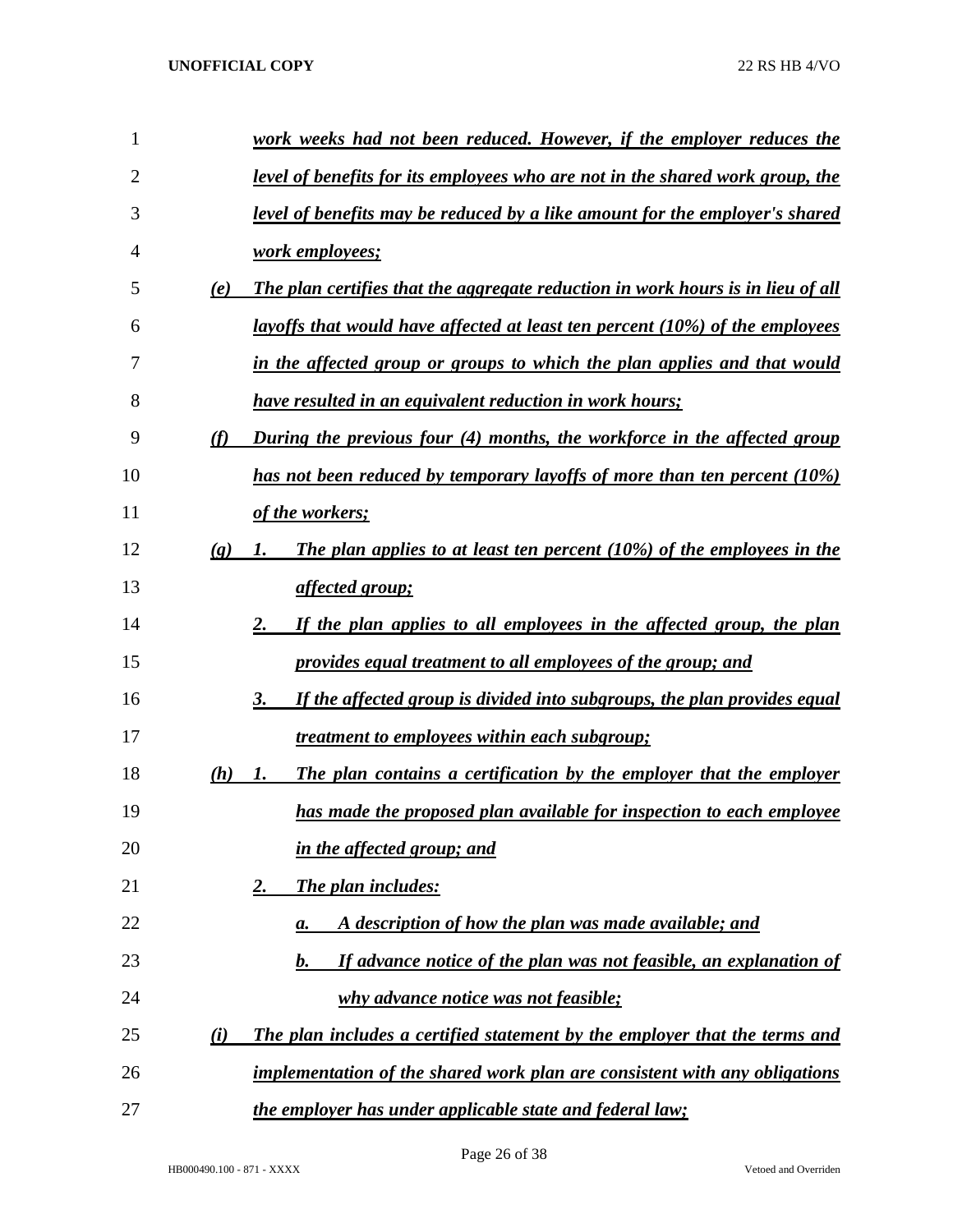| 1  | <u>An employee who joins an affected group after the approval of the shared</u><br>(i)          |
|----|-------------------------------------------------------------------------------------------------|
| 2  | <u>work plan is automatically covered under the previously approved plan,</u>                   |
| 3  | effective the week that the secretary receives written notice from the shared                   |
| 4  | work employer that the employee has joined;                                                     |
| 5  | The plan shall not serve as a subsidy to seasonal employers during the off<br>$\left( k\right)$ |
| 6  | season nor as a subsidy to employers who traditionally use part-time                            |
| 7  | employees; and                                                                                  |
| 8  | <b>The employer agrees to:</b><br>$\left( l\right)$                                             |
| 9  | <b>Furnish reports, if requested by the secretary, relating to the proper</b><br>I.             |
| 10 | conduct of the plan;                                                                            |
| 11 | Provide the secretary or his or her authorized representatives all<br>2.                        |
| 12 | records necessary to evaluate the plan for approval; and                                        |
| 13 | Allow the secretary or his or her authorized representatives to evaluate<br>3.                  |
| 14 | application of the plan after approval.                                                         |
| 15 | The secretary shall create an application through which employers shall submit<br>(3)           |
| 16 | shared work plans for approval.                                                                 |
| 17 | SECTION 13. A NEW SECTION OF KRS CHAPTER 341 IS CREATED TO                                      |
| 18 | <b>READ AS FOLLOWS:</b>                                                                         |
| 19 | The secretary shall approve or reject a plan in writing within thirty (30) days of<br>(1)       |
| 20 | its receipt.                                                                                    |
| 21 | Only one $(1)$ plan may be approved for any one $(1)$ employer during any twelve<br>(2)         |
| 22 | (12) month period.                                                                              |
| 23 | The reason for the rejection of any plan shall be final and nonappealable, but an<br>(3)        |
| 24 | employer whose plan was rejected shall be allowed to submit another plan for                    |
| 25 | approval not earlier than fifteen (15) days from the date of the last rejection.                |
| 26 | $\rightarrow$ SECTION 14.<br>A NEW SECTION OF KRS CHAPTER 341 IS CREATED TO                     |
| 27 | <b>READ AS FOLLOWS:</b>                                                                         |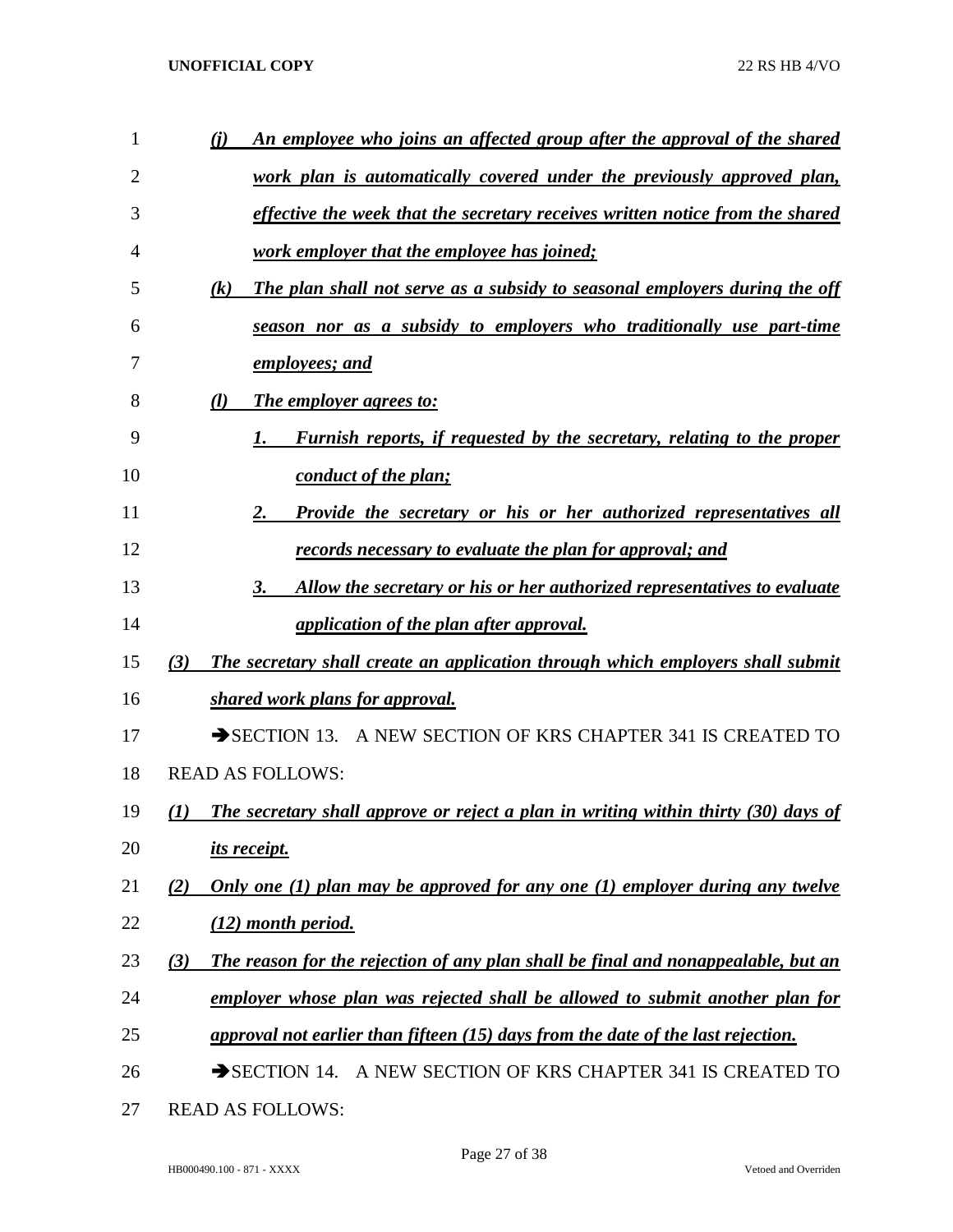| 1              | (I)              | A plan shall take effect:                                                                   |
|----------------|------------------|---------------------------------------------------------------------------------------------|
| $\overline{2}$ |                  | On the date of its approval by the secretary; or<br>(a)                                     |
| 3              |                  | <u>On a date specified within the plan if that date occurs after its approval by</u><br>(b) |
| $\overline{4}$ |                  | the secretary.                                                                              |
| 5              | (2)              | Each plan:                                                                                  |
| 6              |                  | Shall expire at the end of twelve $(12)$ full calendar months after its effective<br>(a)    |
| 7              |                  | <i>date; or</i>                                                                             |
| 8              |                  | If a plan is revoked by the secretary, shall terminate on the date specified in<br>(b)      |
| 9              |                  | <i>the secretary's written order of revocation.</i>                                         |
| 10             | (3)              | A shared work employer may terminate an approved plan by providing the                      |
| 11             |                  | secretary and each employee in every affected group covered by the plan with a              |
| 12             |                  | written notice. Such notice shall:                                                          |
| 13             |                  | Contain a message indicating that the plan is being terminated;<br>(a)                      |
| 14             |                  | <i>Identify the date on which the termination will go into effect; and</i><br>(b)           |
| 15             |                  | Be delivered to the secretary and each employee in each affected group<br>(c)               |
| 16             |                  | covered by the plan no less than thirty $(30)$ days prior to the termination                |
| 17             |                  | date.                                                                                       |
| 18             |                  | $\rightarrow$ SECTION 15.<br>A NEW SECTION OF KRS CHAPTER 341 IS CREATED TO                 |
| 19             |                  | <b>READ AS FOLLOWS:</b>                                                                     |
| 20             | $\mathcal{L}(I)$ | For purposes of this section, "good cause" includes but is not limited to:                  |
| 21             |                  | Failure to comply with the assurances given in the plan;<br>$\left( a\right)$               |
| 22             |                  | Unreasonable revision of productivity standards for the affected group;<br>(b)              |
| 23             |                  | Conduct or occurrences tending to defeat the intent and effective operation<br>(c)          |
| 24             |                  | of the plan; and                                                                            |
| 25             |                  | Violation of any criteria on which approval of the plan was based.<br>(d)                   |
| 26             | (2)              | The secretary may revoke approval of a plan:                                                |
| 27             |                  | For good cause; and<br>(a)                                                                  |

HB000490.100 - 871 - XXXX Vetoed and Overriden

Page 28 of 38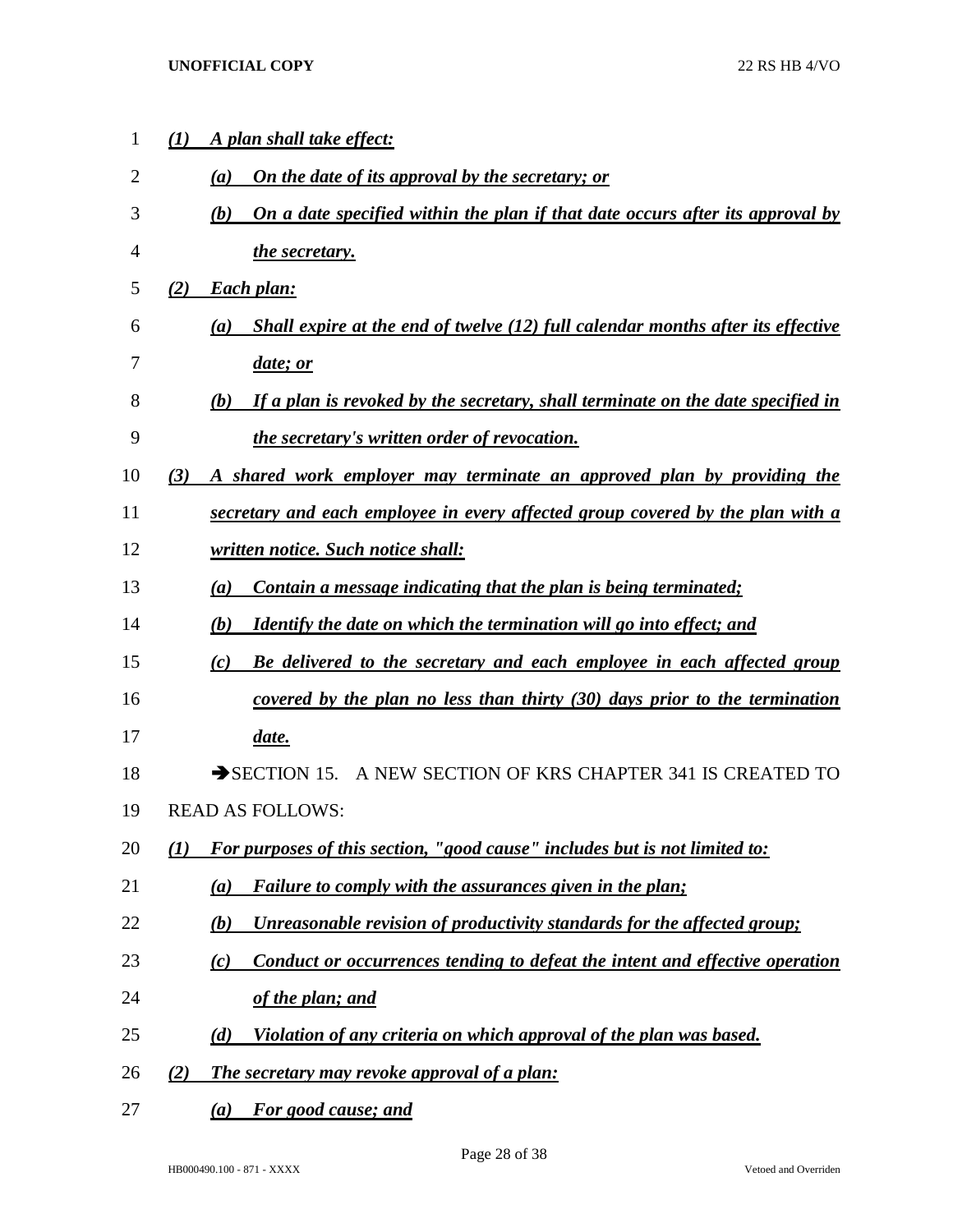| 1  | By issuing a revocation order, in writing, that specifies the date the<br>(b)                 |
|----|-----------------------------------------------------------------------------------------------|
| 2  | revocation is effective and the reasons for the revocation.                                   |
| 3  | The secretary may issue a revocation at any time upon his or her own motion or<br>(3)         |
| 4  | on motion of any of the affected group's employees.                                           |
| 5  | The secretary shall review the operation of each approved employer plan at least<br>(4)       |
| 6  | <u>once during the twelve (12) month period that the plan is in effect to ensure its</u>      |
| 7  | compliance with the requirements of Sections 12 to 18 of this Act.                            |
| 8  | <b>Revocation of a plan for good cause by the secretary shall preclude approval of</b><br>(5) |
| 9  | any subsequent plan submitted by the revoked plan employer during the twelve                  |
| 10 | (12) month period beginning on the date of the revocation order.                              |
| 11 | SECTION 16. A NEW SECTION OF KRS CHAPTER 341 IS CREATED TO                                    |
| 12 | <b>READ AS FOLLOWS:</b>                                                                       |
| 13 | An individual is eligible to receive shared work unemployment compensation<br>(1)             |
| 14 | <b>benefits with respect to any week only if the secretary finds that:</b>                    |
| 15 | The individual is employed as a member of an affected group under an<br>(a)                   |
| 16 | approved plan that was approved by the secretary before the week and is in                    |
| 17 | effect for the week;                                                                          |
| 18 | The individual is able to work and is available for the normal work week<br>(b)               |
| 19 | with the shared work employer; and                                                            |
| 20 | The normal weekly hours of work of the individual are reduced by at least<br>(c)              |
| 21 | ten percent $(10\%)$ but not more than forty percent $(40\%)$ , with a                        |
| 22 | corresponding reduction in wages.                                                             |
| 23 | A worker shall not be denied shared work benefits if he or she is otherwise<br>(2)            |
| 24 | eligible for these benefits for any week by reason of the application of any                  |
| 25 | provision of this chapter relating to availability for work, active search for work           |
| 26 | or participation in work search activities, or refusal to apply for or accept work            |
| 27 | from other than the worker's shared work employer.                                            |

Page 29 of 38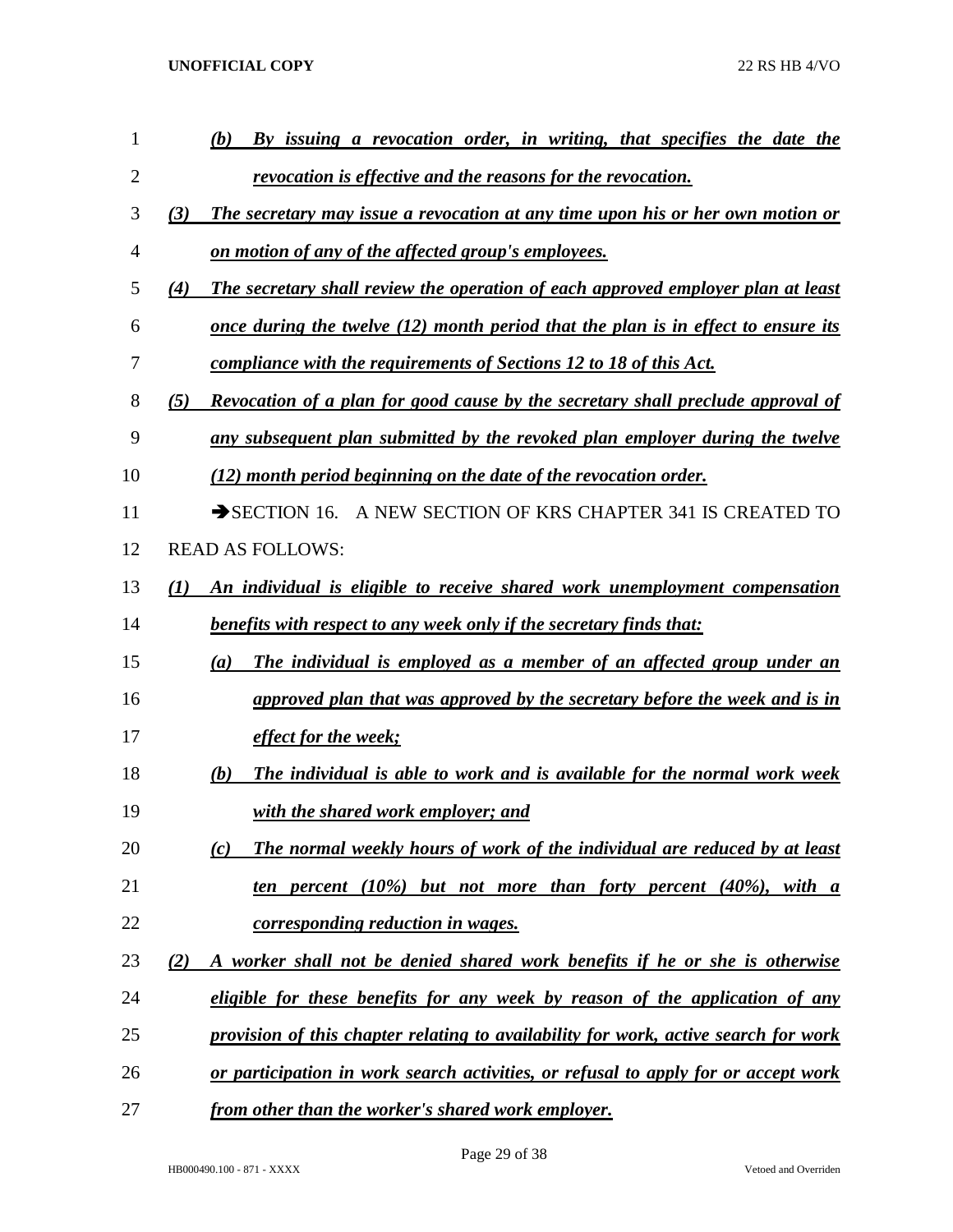| 1              | (3)               | A worker shall not be denied shared work benefits if he or she is otherwise           |
|----------------|-------------------|---------------------------------------------------------------------------------------|
| $\overline{2}$ |                   | eligible for these benefits for any week because he or she is participating in        |
| 3              |                   | <i>training sponsored by, or at the direction of, the shared work employer.</i>       |
| 4              | (4)               | Notwithstanding any other provision in this chapter, a worker shall be deemed         |
| 5              |                   | <u>unemployed in any week for which compensation is payable to him or her, as an</u>  |
| 6              |                   | employee in an affected group, for less than his or her normal weekly hours of        |
| 7              |                   | work in accordance with an approved plan in effect for the week.                      |
| 8              |                   | A NEW SECTION OF KRS CHAPTER 341 IS CREATED TO<br>$\rightarrow$ SECTION 17.           |
| 9              |                   | <b>READ AS FOLLOWS:</b>                                                               |
| 10             | $\mathcal{L}(I)$  | The shared work weekly benefit amount shall be the product of the regular             |
| 11             |                   | weekly unemployment compensation amount, as calculated under KRS 341.380,             |
| 12             |                   | multiplied by the percentage of reduction of at least ten percent $(10\%)$ in the     |
| 13             |                   | <i>individual's usual weekly hours of work.</i>                                       |
| 14             | (2)               | An individual may be eligible for shared work benefits or regular benefits, as        |
| 15             |                   | appropriate, except that no individual shall be eligible for regular benefits, shared |
| 16             |                   | work benefits, or a combination of regular benefits and shared work benefits in       |
| 17             |                   | any benefit year in an amount more than the maximum benefit amount                    |
| 18             |                   | established for regular benefits in KRS 341.380, nor shall an individual be paid      |
| 19             |                   | shared work benefits for more than twenty-six (26) weeks, whether or not              |
| 20             |                   | consecutive, in any benefit year pursuant to a shared work plan.                      |
| 21             | (3)               | The shared work benefits paid to an individual shall be deducted from the             |
| 22             |                   | maximum benefit amount established for his or her benefit year under KRS              |
| 23             |                   | <u>341.380.</u>                                                                       |
| 24             | $\left( 4\right)$ | The secretary shall promulgate rules and procedures for the filing of claims for      |
| 25             |                   | <b>shared work benefits.</b>                                                          |
| 26             |                   | SECTION 18. A NEW SECTION OF KRS CHAPTER 341 IS CREATED TO                            |
|                |                   |                                                                                       |

READ AS FOLLOWS: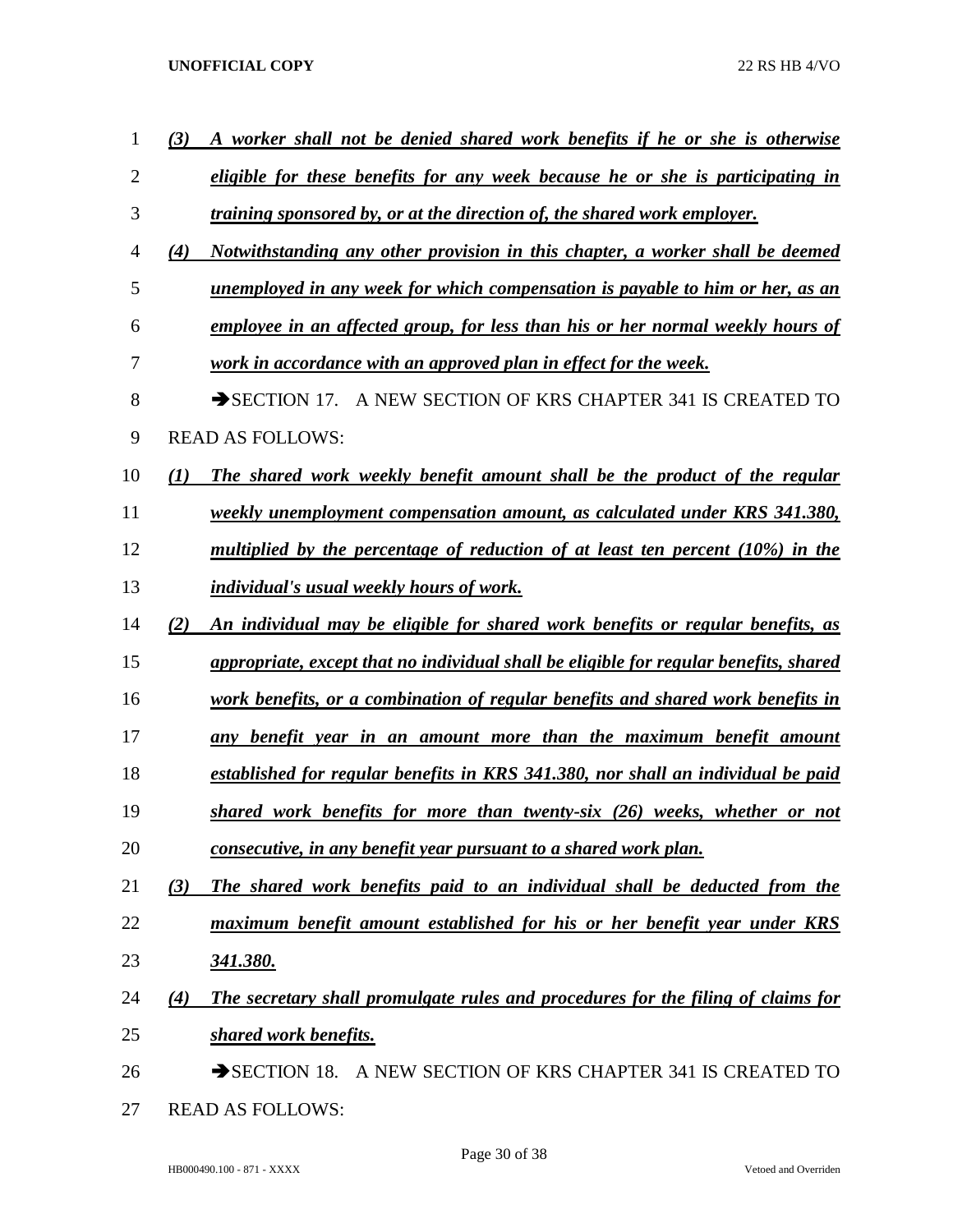- *An individual who has received all of the combined regular benefits and shared work*
- *benefits available in a benefit year shall be considered an exhaustee for purposes of*

# *extended benefits, as provided under KRS 341.700 to 341.740, and, if otherwise eligible*

*under those provisions, shall be eligible to receive extended benefits.*

5 Section 19. KRS 341.530 is amended to read as follows:

 (1) The Office of Unemployment Insurance, Department of Workforce Investment, shall maintain a reserve account for each subject employer making contributions to the fund and a reimbursing employer account for each subject employer making payment in lieu of contributions, and shall, except as provided in KRS 341.590, credit to such account the total amount of all contributions or benefit reimbursement paid by the employer on his *or her* own behalf. Nothing in this section or elsewhere in this chapter shall be construed to grant any employer or individual who is or was in his *or her* employ prior claims or rights to the amounts paid by him *or her* into the fund.

 (2) Except as provided in subsection (3) of this section, all regular benefits paid to an eligible worker in accordance with KRS 341.380 plus the extended benefits paid in accordance with KRS 341.700 to 341.740, subject to the provisions of paragraphs (a) and (b) of this subsection, shall be charged against the reserve account or reimbursing employer account of his *or her* most recent employer. No employer shall be deemed to be the most recent employer unless the eligible worker to whom benefits are payable shall have worked for such employer in each of ten (10) weeks whether or not consecutive back to the beginning of the worker's base period. *Shared work benefits paid to an eligible worker in accordance with Sections 12 to 18 of this Act shall be charged against the reserve account or reimbursing employer account of the shared work employer.*

 (a) Subject employers, which are not governmental entities as defined in KRS 341.069, shall be charged one-half (1/2) of the extended benefits paid in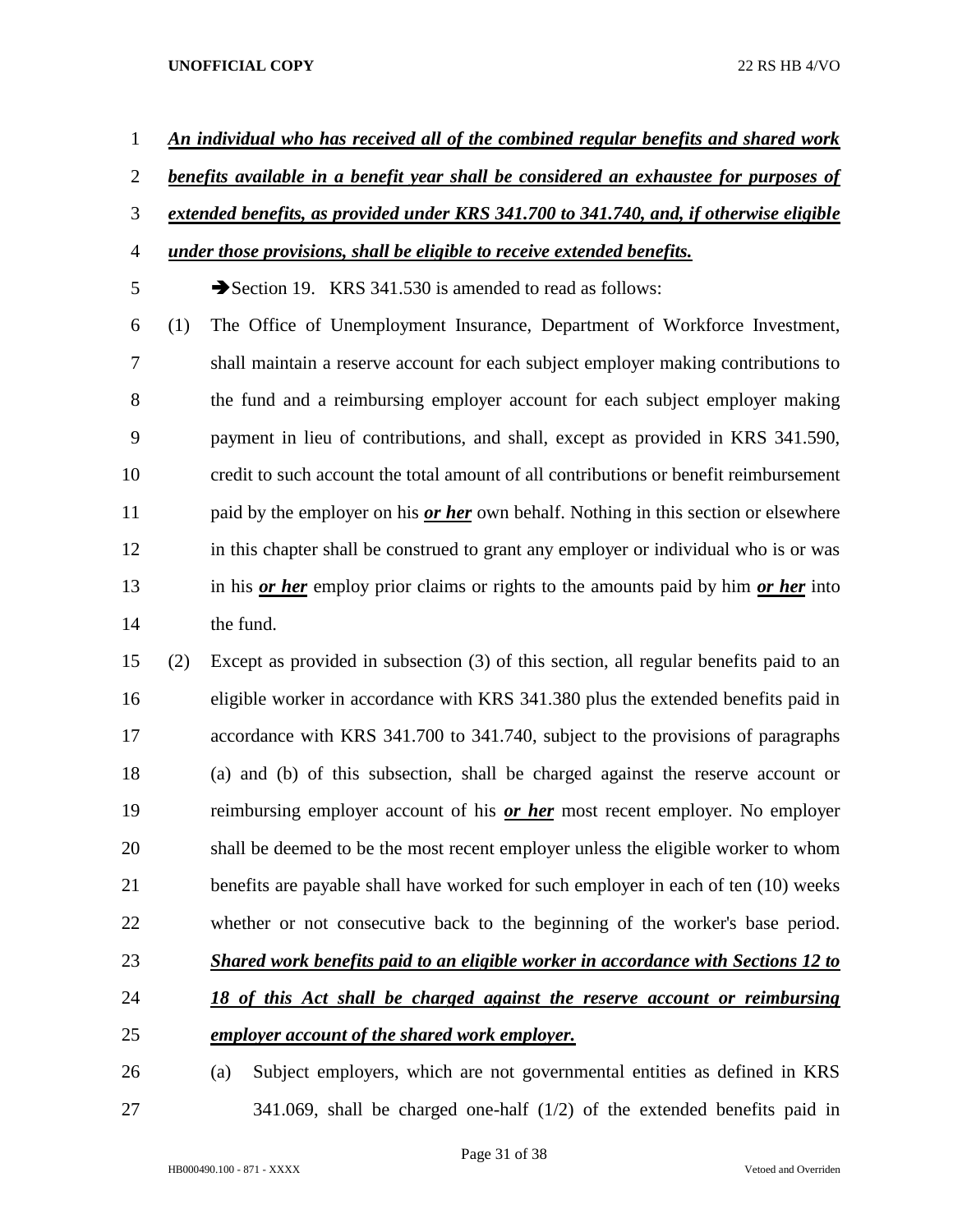accordance with KRS 341.700 to 341.740; and

- (b) Subject employers which are governmental entities, as defined in KRS 341.069, shall be charged for all extended benefits paid in accordance with KRS 341.700 to 341.740 for compensable weeks occurring on or after January 1, 1979, and for one-half (1/2) of the extended benefits paid for compensable weeks occurring prior to such date.
- (3) Notwithstanding the provisions of subsection (2) of this section, benefits paid to an eligible worker and chargeable to a contributing employer's reserve account under such subsection shall be charged against the pooled account if such worker was discharged by such employer for misconduct connected with his *or her* most recent work for such employer, voluntarily left his *or her* most recent work with such 12 employer without good cause attributable to the employment, or the employer has continued to provide part-time employment and wages, without interruption, to the same extent that was provided from the date of hire, and the employer within a reasonable time, as prescribed by regulation of the secretary, notifies the office, in writing, of the alleged voluntary quitting, discharge for misconduct or continuing part-time employment; provided, however, that no employer making payments to the fund in lieu of contributions shall be relieved of charges by reason of this subsection.

 (4) Notwithstanding the provisions of subsection (3) of this section, no contributing employer's reserve account shall be relieved of any charges for benefits relating to an improper benefit payment to a worker established after October 21, 2013, if:

- (a) The improper benefit payment was made because the employer, or an agent of the employer, was at fault for failing to respond timely or adequately to the request of the secretary for information relating to a claim for benefits; and
- (b) The employer, or an agent of the employer, has a pattern of failing to respond timely or adequately to requests under paragraph (a) of this subsection. For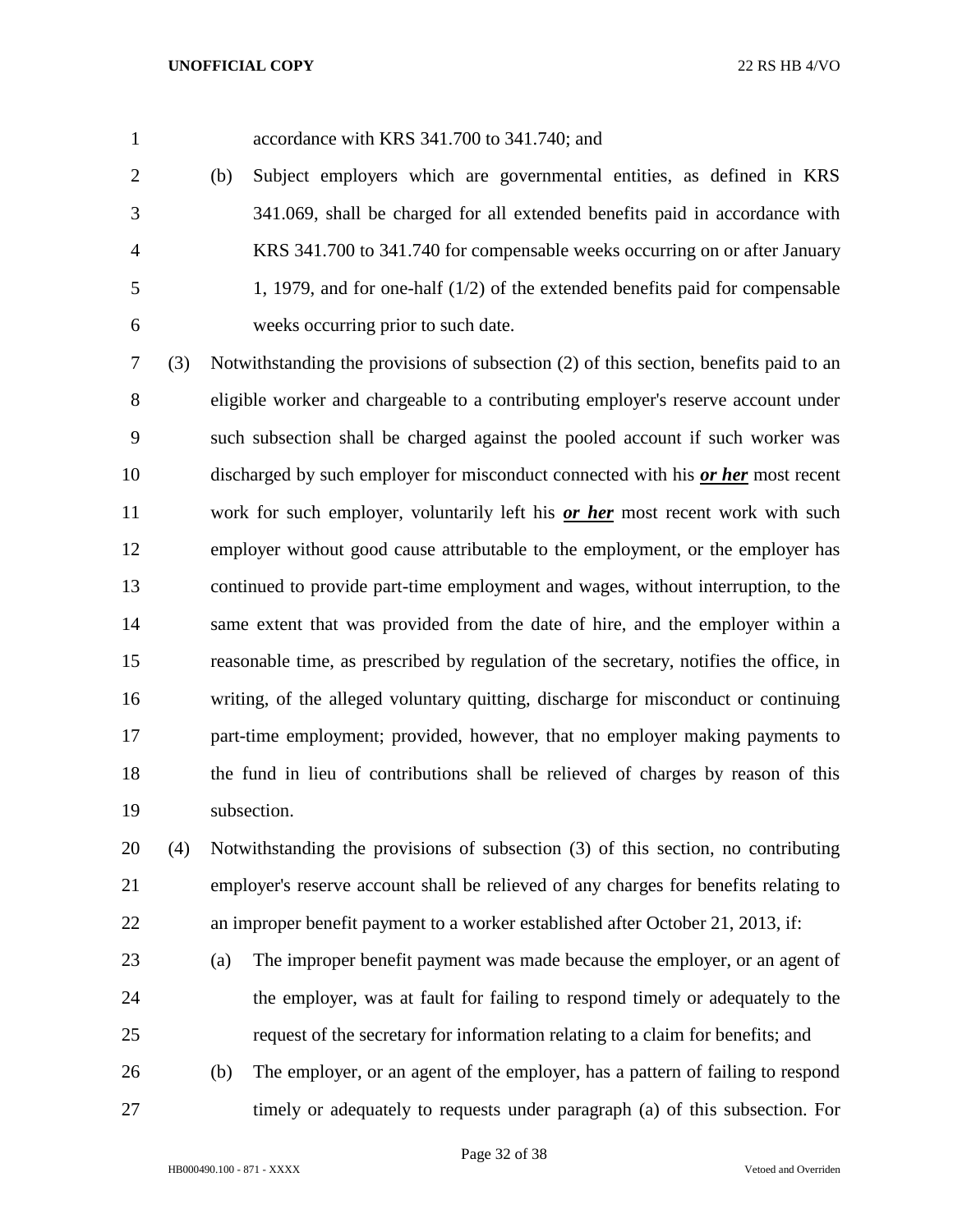purposes of this paragraph, a "pattern of failing" means at least six (6) failures 2 occur in a calendar year or the failure to respond to two percent (2%) of such requests in a calendar year, whichever is greater.

 (5) Any determination under subsection (4) of this section shall be transmitted to the last known physical or electronic address provided by the employer and may be appealed in accordance with the provisions of KRS 341.420(2).

 (6) Each subject employer's reserve account or reimbursing account shall, unless terminated as of the computation date (as defined in subsection (5) of KRS 341.270), be charged with all benefits paid to eligible workers which are chargeable to such reserve account or reimbursing account under subsection (2) of this section. A subject employer's reserve account or reimbursing account shall be deemed to be terminated if he *or she* has ceased to be subject to this chapter, and his *or her* account has been closed and any balance remaining therein has been transferred to 14 the fund's pooled account or to a successor's account as provided in KRS 341.540 or has been refunded if the employer is a reimbursing employer.

 (7) Notwithstanding subsection (1) of this section, two (2) or more nonprofit Internal Revenue Code sec. 501(c)(3) organizations may jointly request the secretary to establish a group reserve account or reimbursing account for such nonprofit organizations. Two (2) or more governmental entities may jointly request the secretary to establish a group reserve account or reimbursing account, and once established, such account shall remain in effect at least two (2) calendar years and thereafter until either dissolved at the discretion of the secretary or upon filing application for dissolution by the group members. Each member of a group shall be 24 jointly and severally liable for all payments due under this chapter from each or all of such group members. The secretary shall prescribe such procedures as he *or she*  deems necessary for the establishment, maintenance, and dissolution of a group reserve account or reimbursing account.

Page 33 of 38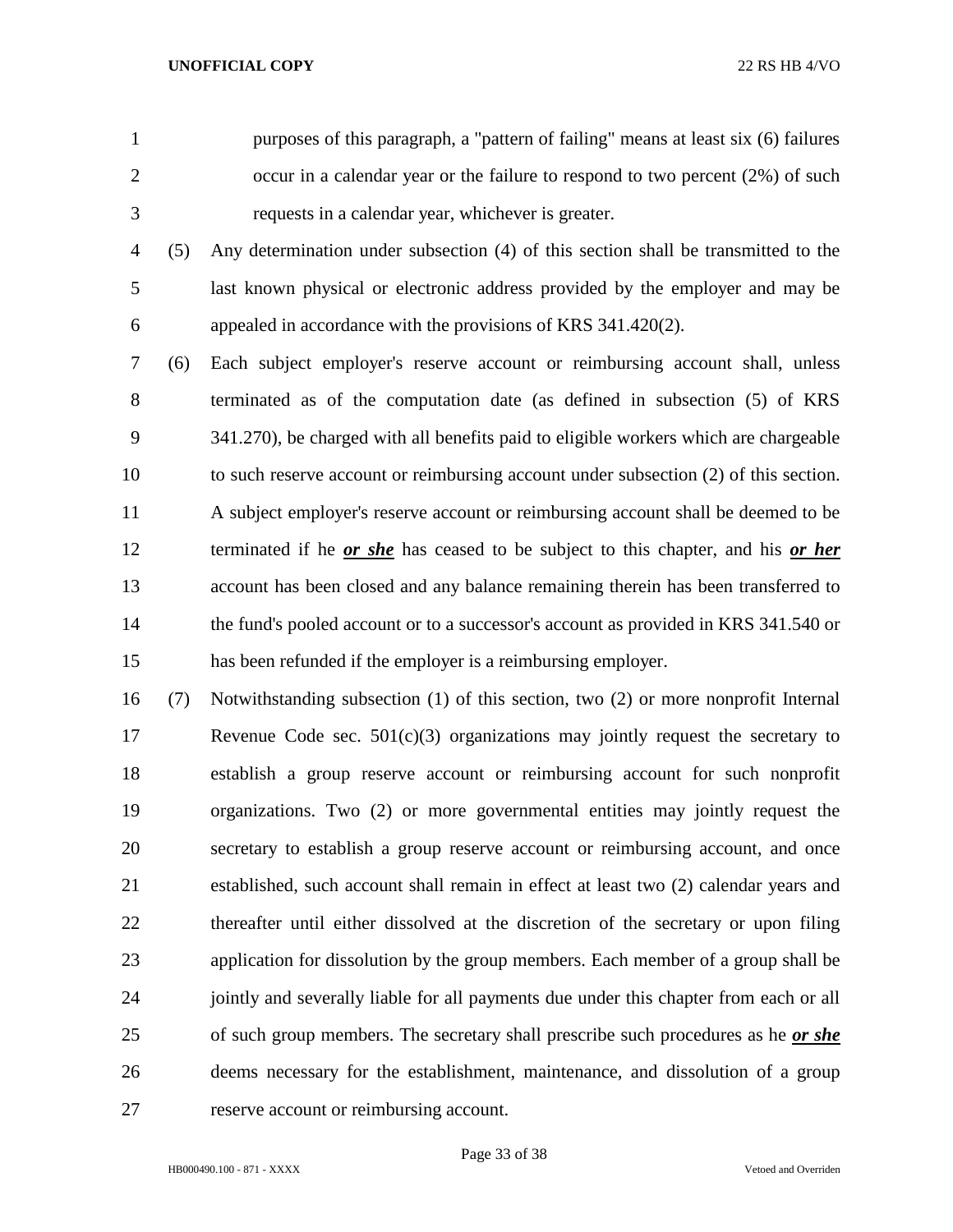(8) Any subject contributing employer may at any time on or before December 31, 2 2011, make voluntary payments to the fund, additional to the contributions required under KRS 341.260 and 341.270. Effective January 1, 2012, any subject contributing employer with a negative reserve account balance may make voluntary payments to the fund every other calendar year, in addition to the contributions required under KRS 341.260 and 341.270. Notwithstanding any other provision of this chapter, contributions paid on or before the computation date and voluntary payments made within twenty (20) days following the mailing of notices of new rates shall be credited to an employer's reserve account as of the computation date, provided no voluntary payments shall be used in computing an employer's rate unless the payment is made prior to the expiration of one hundred and twenty (120) days after the beginning of the year for which the rate is effective. Voluntary payments by any employer shall not exceed any negative balance they may have in 14 their reserve account as of the computation date. Any employer who is delinquent in the payment of contributions, penalties, or interest as of the computation date shall be entitled to make voluntary payments only after the amount of the delinquency is paid in full.

 (9) Notwithstanding any other provisions of this chapter, any benefits paid to an eligible worker for reasons related to a state or federal state of emergency or disaster declaration shall be paid from the pooled account provided in KRS 341.550 and not from the reserve account of the employer of that individual. The reserve account shall not be charged for benefits related to a state of emergency or disaster declaration. Payments shall be accounted for separately to allow the secretary to seek reimbursement from the federal government.

25 Section 20. KRS 341.080 is amended to read as follows:

As used in this chapter, unless the context clearly requires otherwise:

(1) Except in so far as the Education and Workforce Development Cabinet by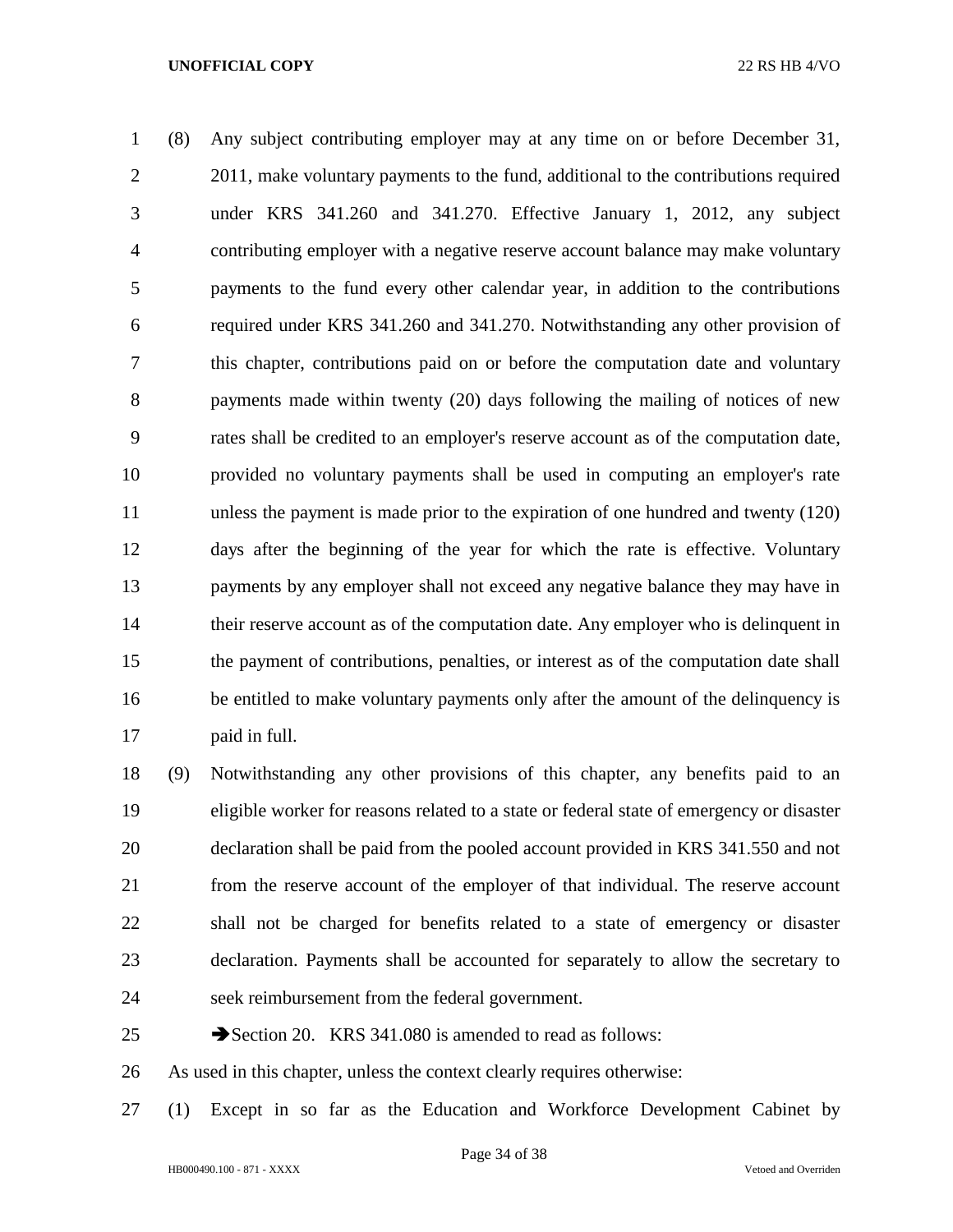| $\mathbf{1}$   |     |     | regulation prescribes the equivalent thereof to meet particular conditions:         |
|----------------|-----|-----|-------------------------------------------------------------------------------------|
| $\overline{2}$ |     | (a) | "Calendar year" means a year beginning on January 1; and                            |
| 3              |     | (b) | "Calendar quarter" means three (3) consecutive months beginning on January          |
| $\overline{4}$ |     |     | 1, April 1, July 1, or October 1;                                                   |
| 5              | (2) |     | "Week" means such period of seven (7) consecutive calendar days as the Education    |
| 6              |     |     | and Workforce Development Cabinet regulation prescribes; and                        |
| 7              | (3) |     | "Week of unemployment" means any period of seven (7) consecutive days, as           |
| 8              |     |     | prescribed by the Education and Workforce Development Cabinet in administrative     |
| 9              |     |     | regulations, during which a worker performed less than full-time work and earned    |
| 10             |     |     | less than an amount equal to one and one-fourth $(1-1/4)$ times the benefit rate    |
| 11             |     |     | determined for him $or$ her in accordance with the provisions of subsection (2) of  |
| 12             |     |     | KRS 341.380 except for any week he or she received shared work benefits in          |
| 13             |     |     | accordance with Sections 12 to 18 of this Act.                                      |
| 14             |     |     | Section 21. KRS 341.127 is amended to read as follows:                              |
| 15             | (1) |     | By December 1, 2021, and annually thereafter until December 1, 2025, the cabinet    |
| 16             |     |     | shall report to the Governor and the Interim Joint Committee on Economic            |
| 17             |     |     | Development and Workforce Investment:                                               |
| 18             |     | (a) | The status of the unemployment trust fund, including any federal advances           |
| 19             |     |     | required for trust fund solvency;                                                   |
| 20             |     | (b) | The average claim duration for individuals receiving unemployment benefits;         |
| 21             |     |     | and                                                                                 |
| 22             |     | (c) | The average weekly wage for individuals receiving unemployment benefits.            |
| 23             | (2) |     | By December 1, 2021, the cabinet shall report to the Governor and the Interim Joint |
| 24             |     |     | Committee on Economic Development and Workforce Investment a review of the          |
| 25             |     |     | amount of wages subject to tax. The review shall include:                           |
| 26             |     | (a) | An analysis of the equitable treatment of employers based on the amount of          |
| 27             |     |     | wages subject to tax;                                                               |

Page 35 of 38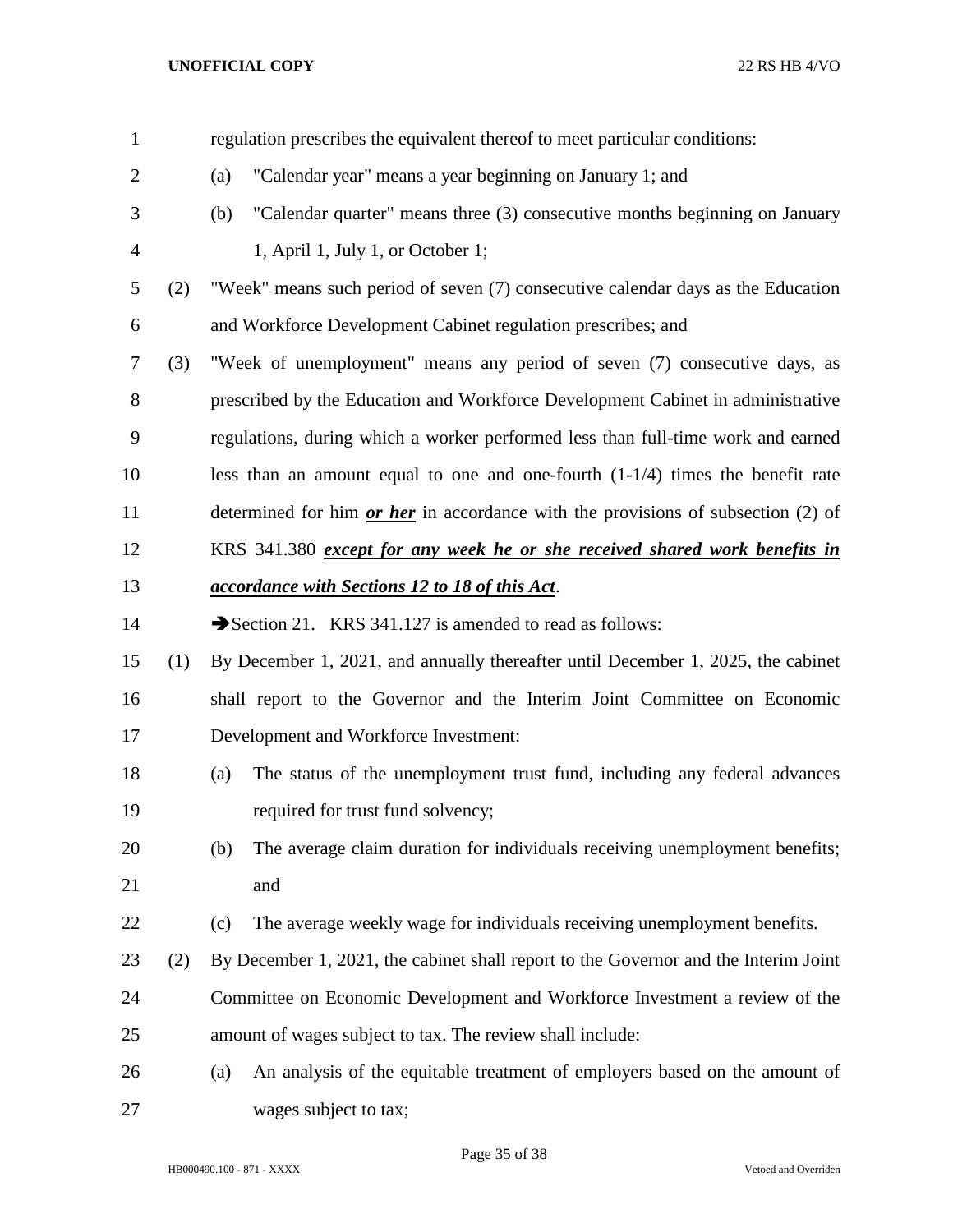(b) A comparison of the percentage of wages subject to tax for small, medium, and large businesses; and (c) Examples of how changes to the amount of wages subject to tax would impact trust fund balances and employer contributions. *(3) By December 1, 2022, and annually thereafter until December 1, 2025, the cabinet shall report to the Governor and the Interim Joint Committee on Economic Development and Workforce Investment and provide analysis of the impact of the shared work benefits described in Sections 12 to 18 of this Act, the unemployment trust fund, and unemployment insurance taxes paid by employers. (4)*[(3)] This section expires on January 31, 2026. 11 SECTION 22. A NEW SECTION OF KRS CHAPTER 341 IS CREATED TO READ AS FOLLOWS: *Any reports required by Sections 5 and 21 of this Act may be combined by the cabinet and submitted as one (1) to the Governor and the Interim Joint Committee on Economic Development and Workforce Investment.* 16 Section 23. KRS 341.710 is amended to read as follows: (1) A worker shall be eligible to receive extended benefits with respect to any week of unemployment in his *or her* eligibility period only if the secretary finds that with respect to such week: (a) He *or she* is an "exhaustee" as defined in subsection *(5)*[(6)] of KRS 341.096; and (b) He *or she* has satisfied the requirements of this chapter for the receipt of regular benefits that are applicable to workers claiming extended benefits, including not being subject to a disqualification for the receipt of benefits. (2) A worker shall not be eligible for extended benefits for any week if: (a) Extended benefits are payable for such week pursuant to an interstate claim filed in any state under the interstate benefit payment plan, and no extended

Page 36 of 38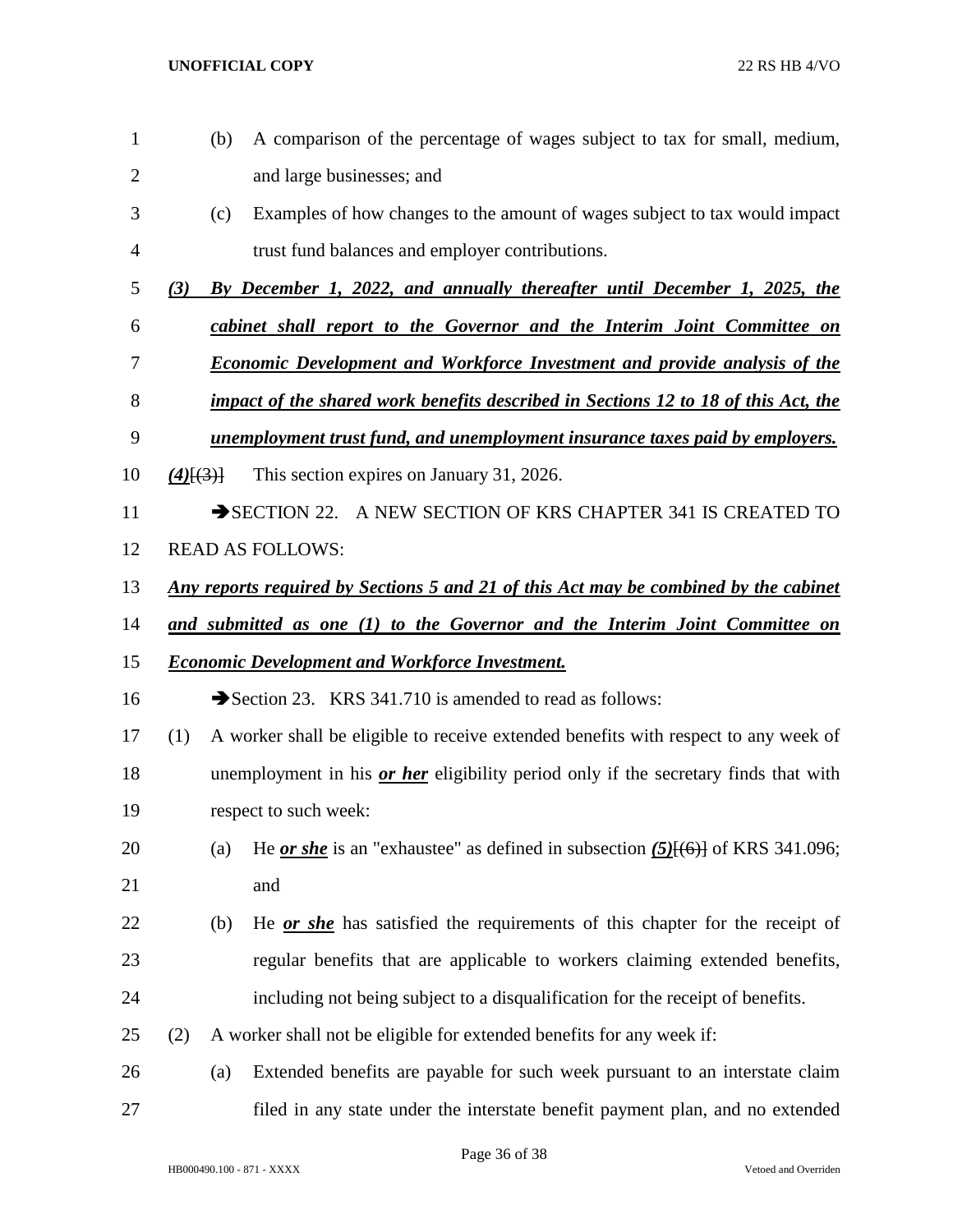| $\mathbf{1}$   |     | benefit period is in effect for such week in such state. However, this provision         |
|----------------|-----|------------------------------------------------------------------------------------------|
| $\overline{2}$ |     | shall not apply with respect to the first two (2) weeks for which extended               |
| 3              |     | benefits are payable to a worker pursuant to an interstate claim filed under the         |
| 4              |     | interstate benefit payment plan; or                                                      |
| 5              |     | (b)<br>The secretary finds that during such period:                                      |
| 6              |     | He <u>or she</u> failed to accept any offer of suitable work (as required for<br>1.      |
| 7              |     | extended benefits), or he <u>or she</u> failed to apply for any suitable work to         |
| 8              |     | which he <i>or she</i> was referred by the secretary; or                                 |
| 9              |     | He <b>or she</b> failed to actively engage in seeking work as defined in this<br>2.      |
| 10             |     | section.                                                                                 |
| 11             | (3) | Any individual who has been found ineligible for extended benefits by reason of the      |
| 12             |     | provisions set forth in this section shall be denied benefits for the week in which      |
| 13             |     | such failure occurred and thereafter until he <i>or she</i> has been employed in each of |
| 14             |     | four (4) subsequent weeks (whether or not consecutive) and has earned at least four      |
| 15             |     | (4) times his or her weekly benefit rate in bona fide full-time covered employment.      |
| 16             | (4) | For the purpose of this section, a worker shall be treated as actively engaged in        |
| 17             |     | seeking work during any week if:                                                         |
| 18             |     | Such worker has engaged in a systematic and sustained effort to obtain work<br>(a)       |
| 19             |     | during such week; and                                                                    |
| 20             |     | Such worker furnishes tangible evidence that he <u>or she</u> has engaged in such<br>(b) |
| 21             |     | effort during such week.                                                                 |
| 22             | (5) | The secretary shall refer any claimant entitled to receive extended benefits to any      |
| 23             |     | suitable work which meets the criteria as required in KRS 341.712 for workers            |
| 24             |     | claiming extended benefits.                                                              |
| 25             | (6) | Notwithstanding any other provisions of this chapter, if the benefit year of any         |
| 26             |     | worker ends within an extended benefit period, the remaining balance of extended         |
| 27             |     | benefits that such worker would, but for this section, be entitled to receive in that    |

Page 37 of 38